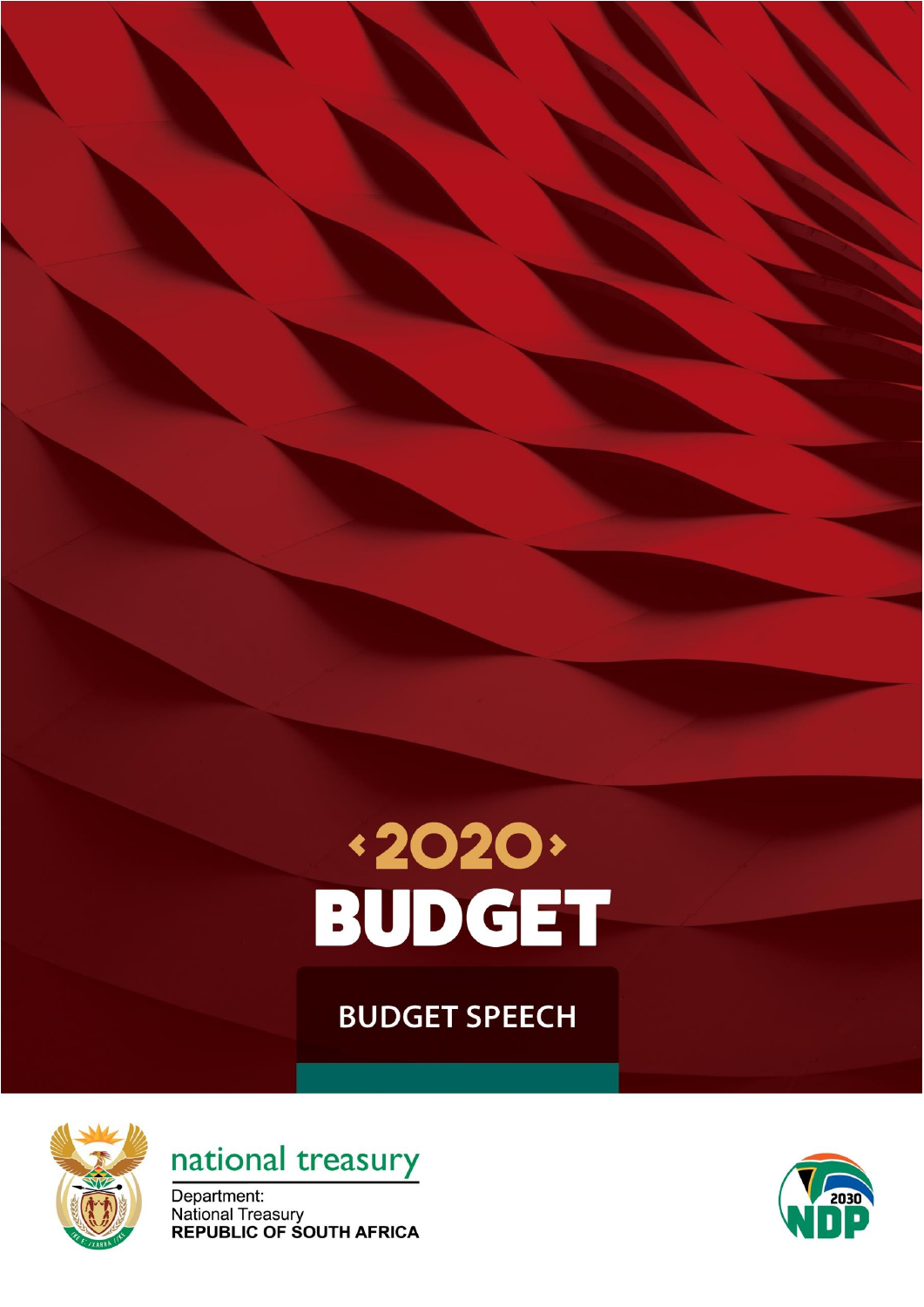# **2020**

# **Budget Speech**

*Check against delivery*

# **Tito Titus Mboweni**

# **Minister of Finance**

**26 February 2020**

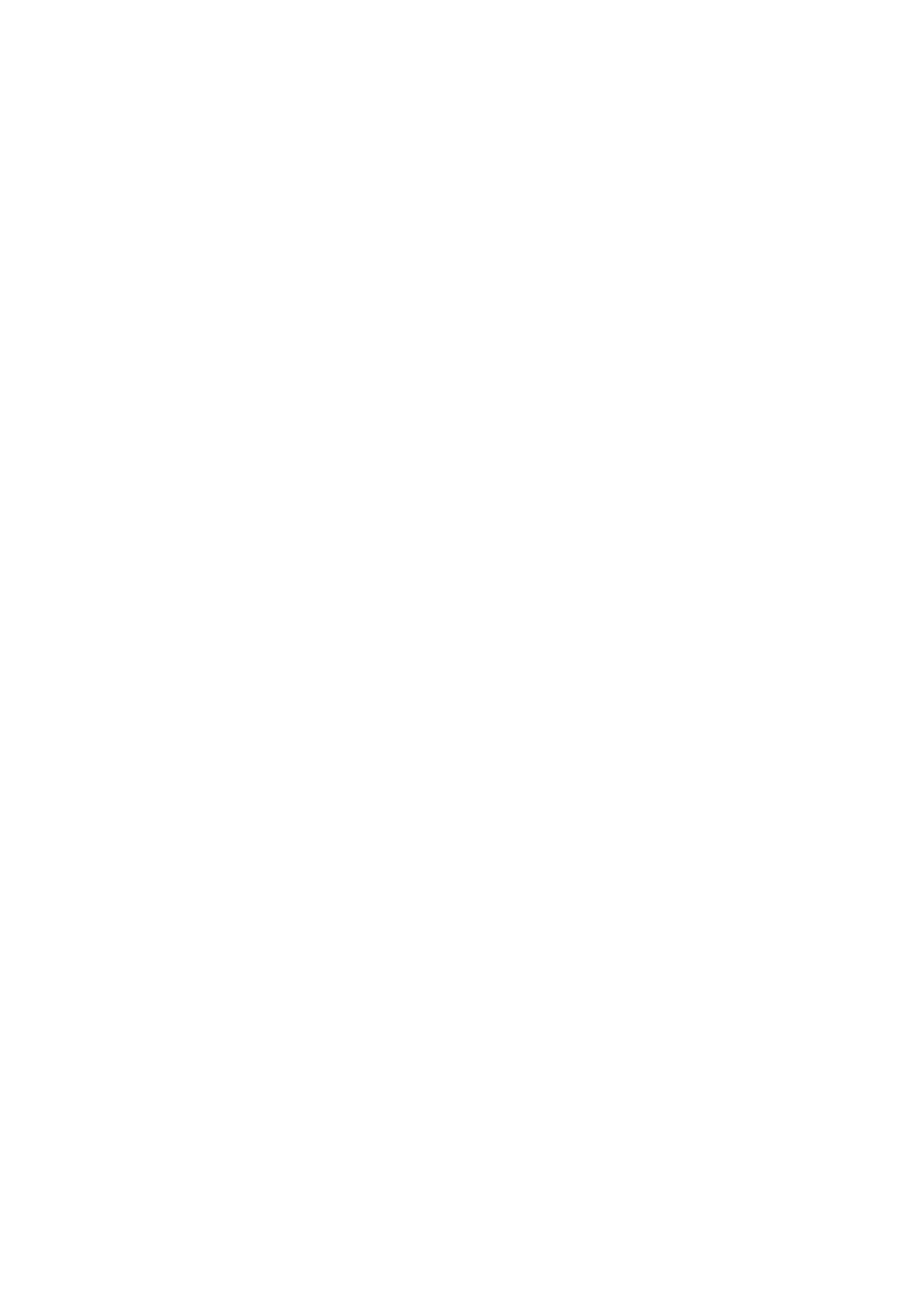ISBN: 978-0-621-48102-0

RP: 20/2020

To obtain copies please contact:

Communications Directorate National Treasury Private Bag X115 Pretoria 0001 South Africa

Tel: +27 12 315 5944 Fax: +27 12 406 9055

Budget documents are available at: [www.treasury.gov.za](http://www.treasury.gov.za/)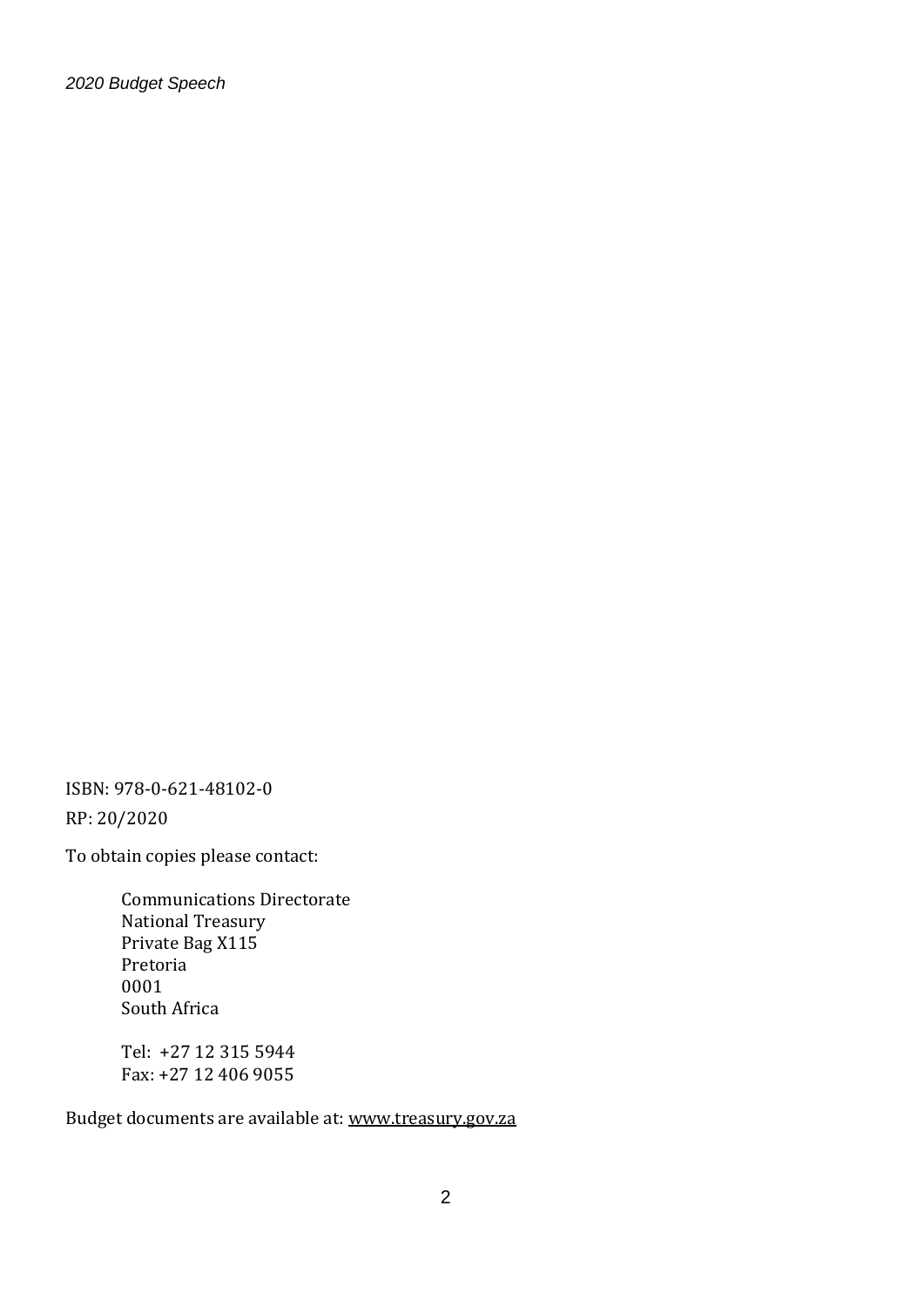Madam Speaker Mr President Mr Deputy President Cabinet Colleagues Governor of the South African Reserve Bank Honourable Members Members of the Executive Committees for Finance Fellow South Africans

Good afternoon

It is my honour to introduce the first Budget of the Sixth Administration.

Today I table:

- 1. The Division of Revenue Bill
- 2. The Appropriation Bill
- 3. The 2020 Budget Review
- 4. The 2020 Estimates of National Expenditure
- 5. The 2020 Tax Proposals

#### 1. INTRODUCTION

Madam Speaker,

The Aloe Ferox survives and thrives when times are tough. It actually prefers less water. It wins even when it seems the odds are against it.

Mr President, in your State of the Nation Address two weeks ago you reminded us that our capacity to win is not diminished. We have it within ourselves to be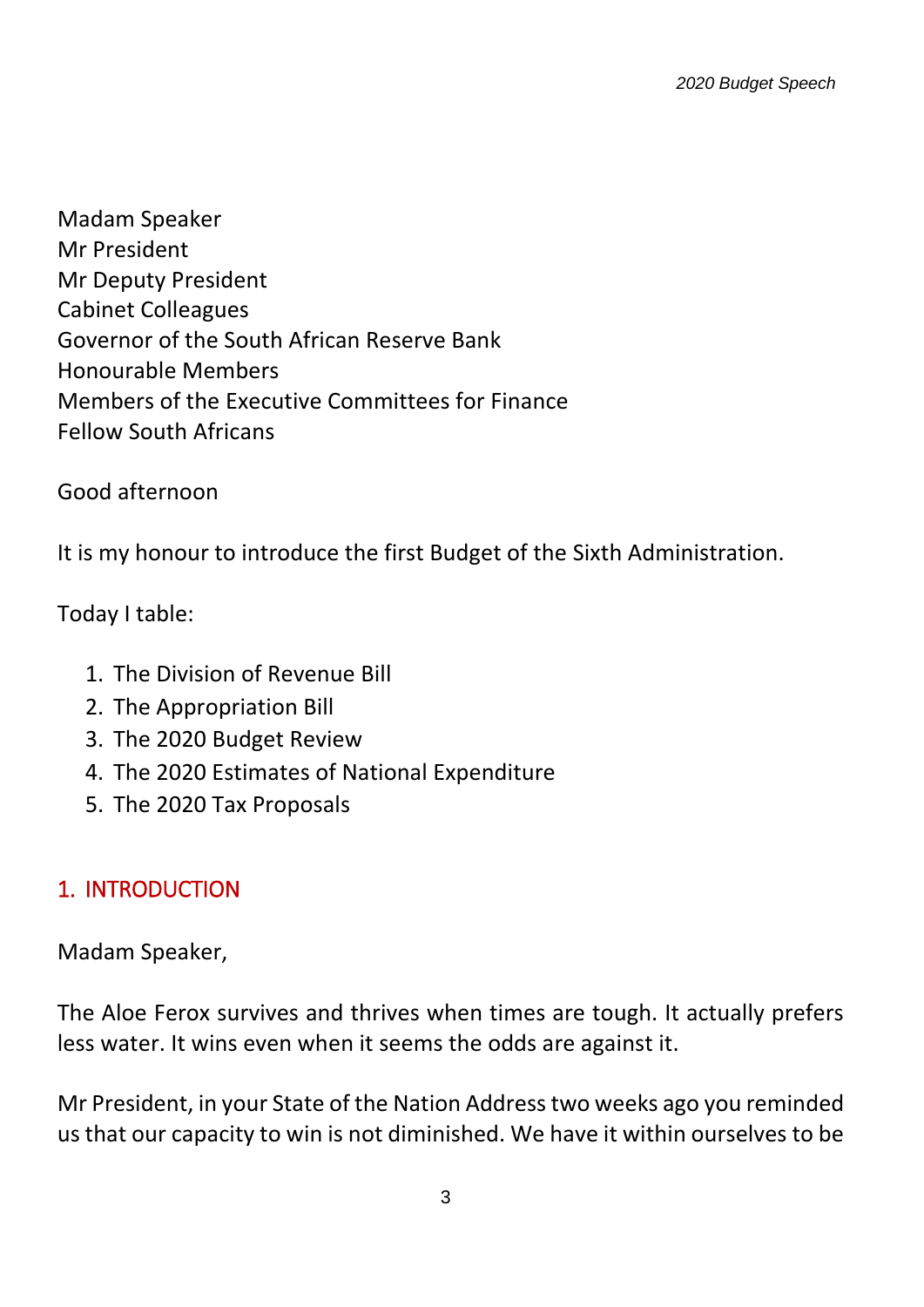the best in the world. Congratulations to Miss Universe Zozibini Tunzi, the Springboks, and the Proteas, who won while we were preparing this Budget.

Our economy has won before, and it will win again.

Before democracy our growth was pedestrian. Indeed, between 1990 and 1992, the economy contracted for three years in a row.

In the fifteen years following democracy, economic growth averaged 3.6 per cent a year. The gross debt-to-GDP ratio declined from 46 per cent to 26 per cent.

In the five years from 2003 to 2008, growth averaged around 5 per cent, and South Africa was amongst the fastest-growing major economies. The unemployment rate improved by 5 percentage points.

Now, even after a decade of weak economic performance, South Africa still boasts deep and liquid capital markets, strong institutions, the most diversified economy on the continent, and a young population.

We are part of the most vibrant continent in the world. As Pliny the Elder said:

*"Ex Africa semper aliquid novi"*

Winning requires hard work, focus, time, patience and resilience.

Achieving economic growth and higher employment levels requires a plan.

To quote First Corinthians chapter 9 verse 24:

*"Do you not know that those who run in a race all run, but only one receives the prize? Run in such a way that you may win."*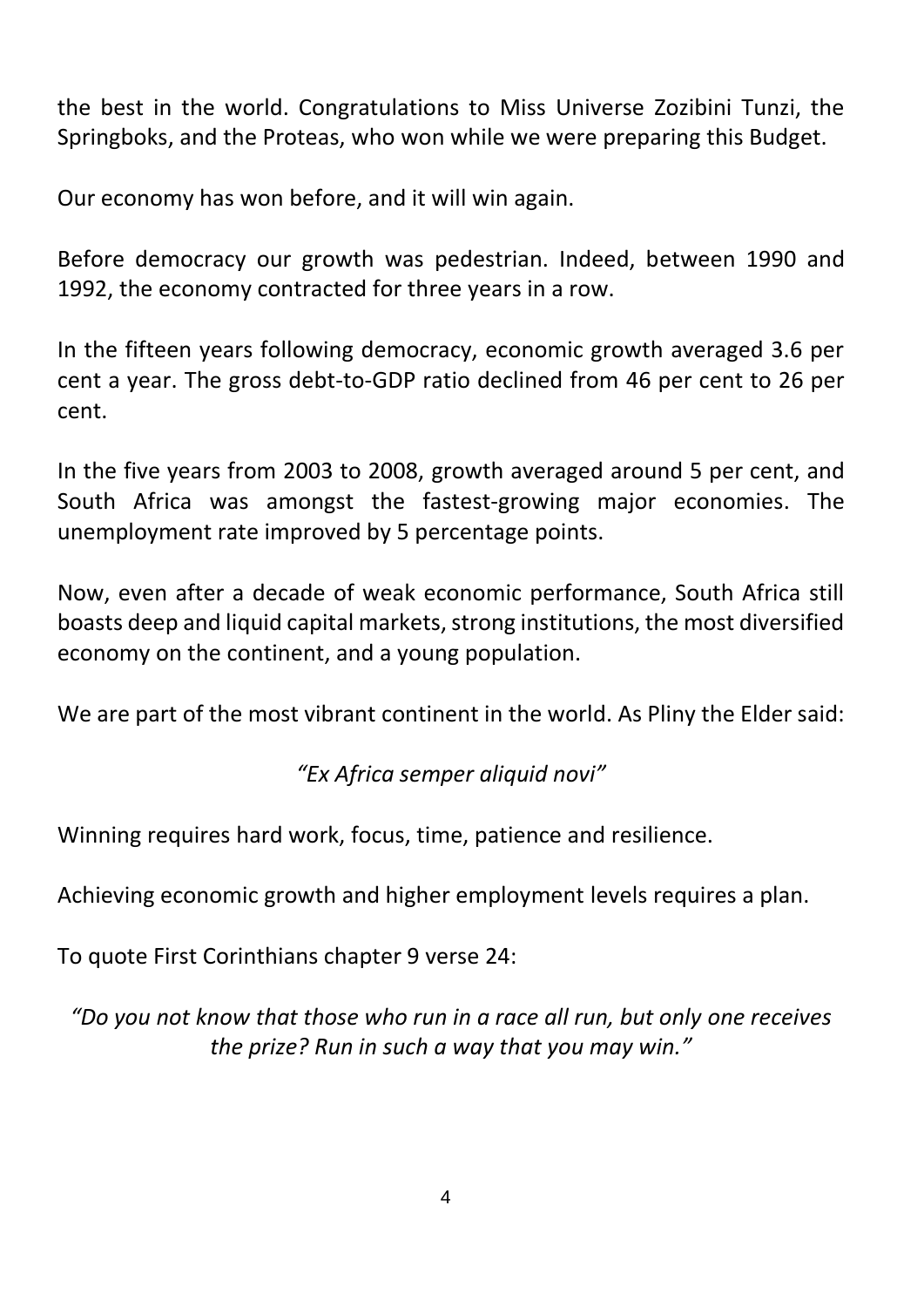# 2. ECONOMIC CONTEXT

What are the conditions under which we must implement our plan to win?

In 2020, global economic growth is expected to strengthen to 3.3 per cent. Global inflation remains contained. Global monetary policy is supportive, and we are benefiting from demand for emerging market assets.

Asia (excluding Japan) is expected to grow by 5.8 per cent in 2020. The Coronavirus is a source of uncertainty to this forecast.

With growth of 3.5 per cent, sub-Saharan Africa is forecast to be the second-fastest growing region in the world.

Against this backdrop we forecast that the South African economy will grow by 0.9 per cent and inflation will average 4.5 per cent in 2020.

Over the next eighteen months, the economy should get a number of jump starts.

These include, amongst others:

- 1. The fruits of the reform agenda led by the President
- 2. Lower inflation
- 3. The interest rate reduction earlier this year
- 4. The recent gains in platinum group metals prices
- 5. The impending change to the electricity regulatory framework
- 6. The tax proposals we are setting out today

Persistent electricity problems will, however, hold back growth. Over the next three years, we expect growth to average just over 1 per cent.

Therefore, a stable supply of electricity will be our number one task.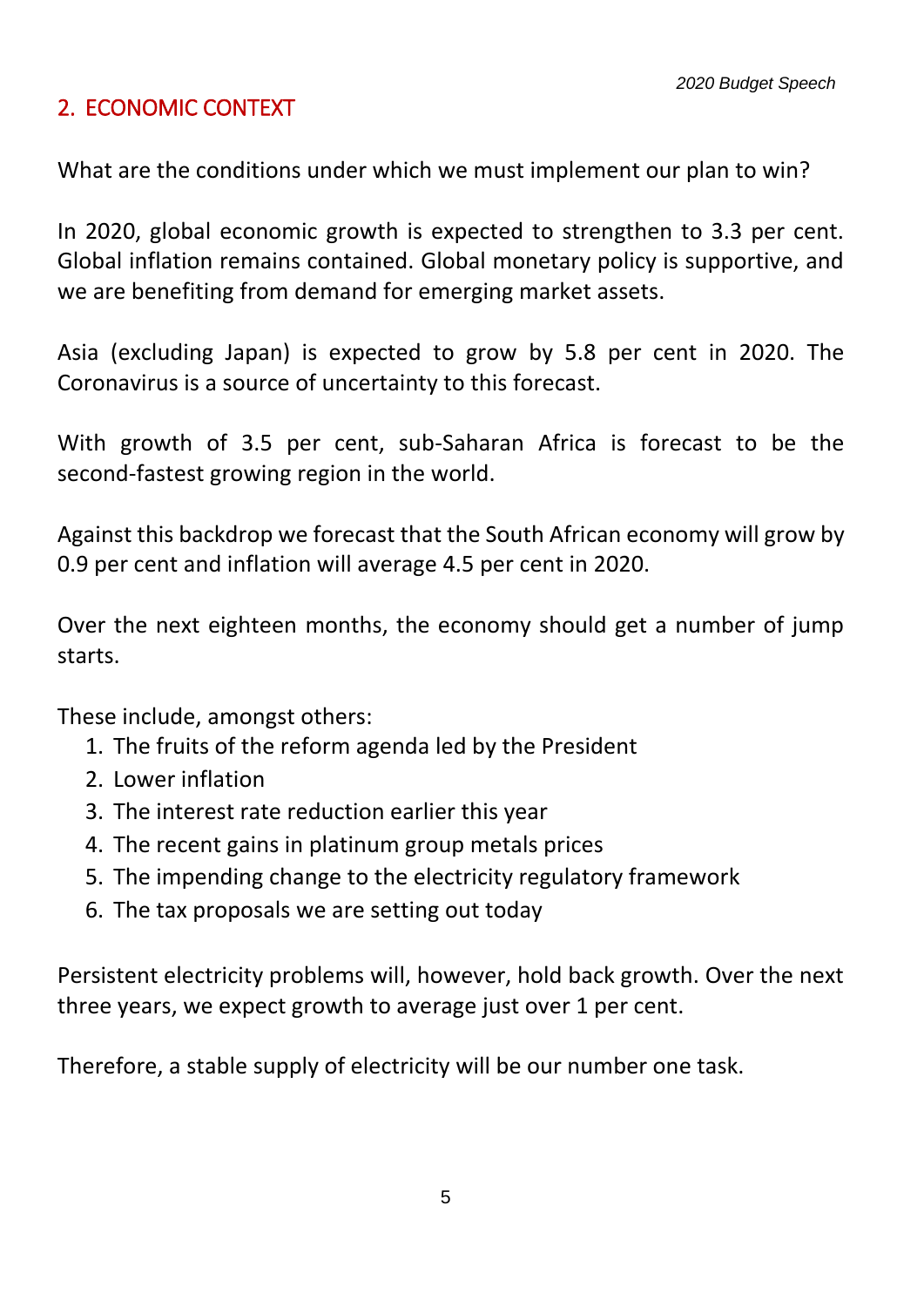# 3. TOWARDS AN ECONOMIC STRATEGY

Last year, the Government embraced the ideas contained in the document *Towards an Economic Strategy for South Africa.* This is our plan, and it contains the basic and fundamental pillars of our approach:

- 1. Strengthening the macroeconomic framework to deliver certainty, transparency and lower borrowing costs
- 2. Focusing spending on education, health and social development
- 3. Modernising "network industries" and restructuring our state-owned enterprises
- 4. Opening markets to trade with the rest of the continent
- 5. Implementing a re-imagined industrial strategy
- 6. Lowering the cost of doing business
- 7. Focusing on job-creating sectors, such as agriculture and tourism

Underpinning all of this is the need for an efficient and capable state. We must also leverage the private sector as far as possible.

Today, we report on our progress. "We are moving forward!"

# 3.1. PRUDENT FISCAL POLICY

# 3.1.1. OUTLINE OF THE BUDGET FOR 2020/21

A sound macroeconomic framework always lays the foundation for growth.

Budgets are complex, but the numbers are simple. The numbers show that we have work to do.

For 2020/21, revenue is projected to be R1.58 trillion, or 29.2 per cent of GDP.

Expenditure is projected at R1.95 trillion, or 36 per cent of GDP.

This means a consolidated budget deficit of R370.5 billion, or 6.8 per cent of GDP in 2020/21.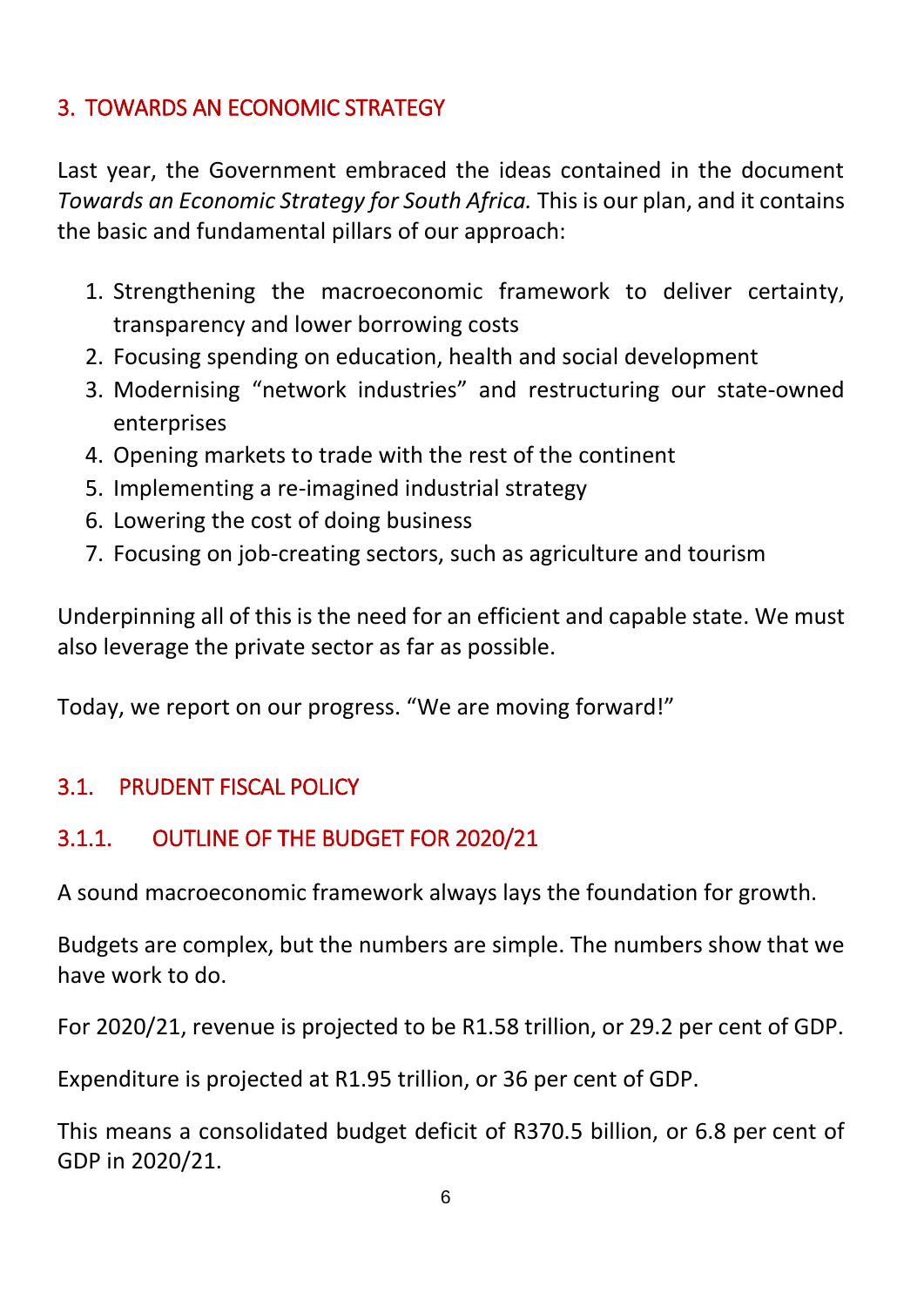# 3.1.2. TAX ADJUSTMENTS

To support growth, we propose no major tax increases.

Indeed, there is some real personal income tax relief.

This Budget means that a teacher who earns on average R460 000 a year, will see their taxes reduced by nearly R3 400 a year.

Hard-working tax payers, who earn on average R265 000 a year, will see their income tax reduced by over R1 500 a year.

Our income tax system is progressive, and the adjustments reflect this. Someone earning R10 000 a month will pay 10 per cent less in tax. Someone earning R100 000 a month will pay about 1.5 per cent less.

We are also proposing broadening the corporate income tax base. This additional revenue will be used to reduce the corporate tax rate in the near future to help our businesses grow.

Start-ups will ignite the economy. The tax system supports them in a number of ways, including the preferential small business tax regime, the VAT registration threshold and the turnover tax. We will review these to improve their effectiveness while at the same time reducing the scope for fraud and abuse.

To support the property market, the threshold for transfer duties is adjusted. Property costing R1 million or less will no longer be subject to transfer duty.

There will be a renewed focus on illicit and criminal activity, including non-compliance by some religious public benefit organisations. Religious bodies must operate within the strict boundaries of the law if they are to enjoy tax exempt status. The annual tax free savings account contribution limit rises to R36 000.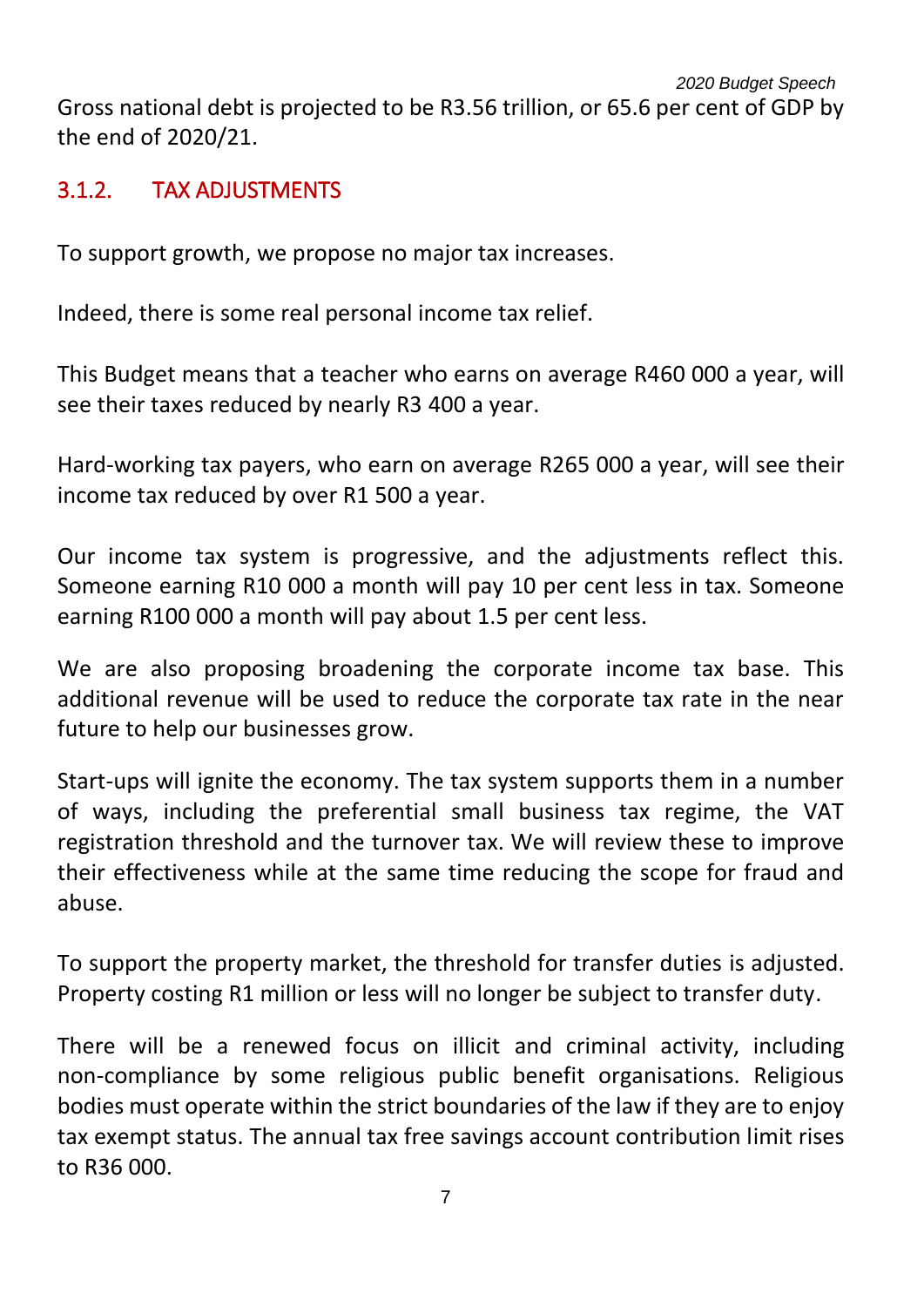We have increased excise duties to keep pace with inflation. From today:

- 1. A 340ml can of beer or cider will cost only an extra 8c
- 2. A 750ml bottle of wine will cost an extra 14c
- 3. A 750ml bottle of sparkling wine an extra 61c
- 4. A bottle of 750 ml spirits, including whisky, gin or vodka, will rise by R2.89
- 5. A packet of 20 cigarettes will be an extra 74c
- 6. A 25 gram of piped tobacco will cost 40c more
- 7. A 23 gram cigar will cost an extra R6.73

I am again happy to report that there is no increase in the price of sorghum beer.

In line with Department of Health policy, we will start taxing heated tobacco products, for example hubbly bubbly. The rate will be set at 75 per cent of the rate of cigarettes. Electronic cigarettes, or so-called vapes, will be taxed from 2021.

To adjust for inflation, the fuel levy goes up by 25 cents per litre, of which 16 cents is for the general fuel levy and 9 cents is for the Road Accident Fund levy.

Despite this increase, the liabilities of the RAF are forecast to exceed R600 billion by 2022/23. We need to take urgent steps to reduce this risk to the fiscus and bring about a more equitable way of sharing these costs. One option is to introduce compulsory third-party insurance.

The carbon tax and other measures will help green the economy, and will bring in R1.75 billion over the next few months. This will be complemented by more focussed spending on climate change mitigation. We remain extremely concerned about plastic bags throughout the length and breadth of our country. In this regard, we have increased the plastic bag levy to 25 cents.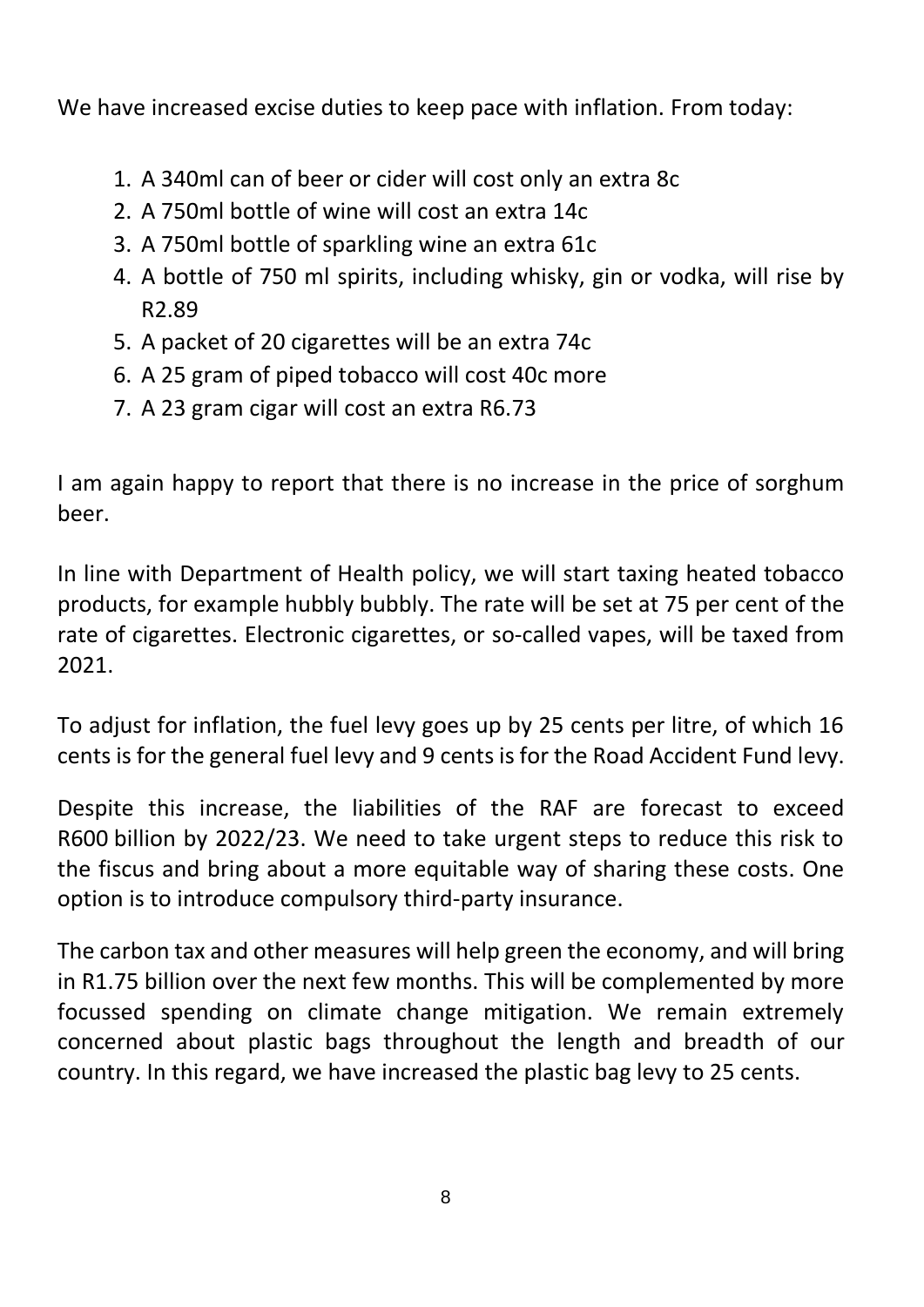#### 3.1.3. REDUCING STRUCTURALLY HIGH SPENDING

Madam Speaker, our measures will support growth.

But fiscal sustainability must be uppermost in our mind.

Our Aloe Ferox can withstand the long dry season because it is unsentimental. It sheds dead weight, in order to direct increasingly scarce resources to what is young and vital.

Total consolidated government spending is expected to grow at an average annual rate of 5.1 per cent, from R1.95 trillion in 2020/21 to R2.14 trillion in 2022/23. This is mainly due to mounting debt-service costs. Non-interest spending declines on average over the MTEF in real terms.

*As a major step towards fiscal sustainability, today we announce a net downward adjustment to main budget non-interest expenditure of R156.1 billion over the next three years relative to the 2019 Budget projections.* 

The total reduction is mainly the result of lowering programme baselines and the wage bill by R261 billion. These are partially offset by additions and reallocations of R111 billion. Of this, more than half, or R60 billion, is for Eskom and South African Airways.

#### 3.1.4. PROGRAMME SPENDING ADJUSTMENTS

Let me unpack the R261 billion in baseline spending reductions.

The first part is adjustments on programme spending of about R100 billion. Some of these were announced in the MTBPS.

Adjustments are mainly in conditional grants for provinces and municipalities.

For human settlements, adjustments amount to R14.6 billion over the MTEF. There are also adjustments of R2.8 billion to the municipal infrastructure grant.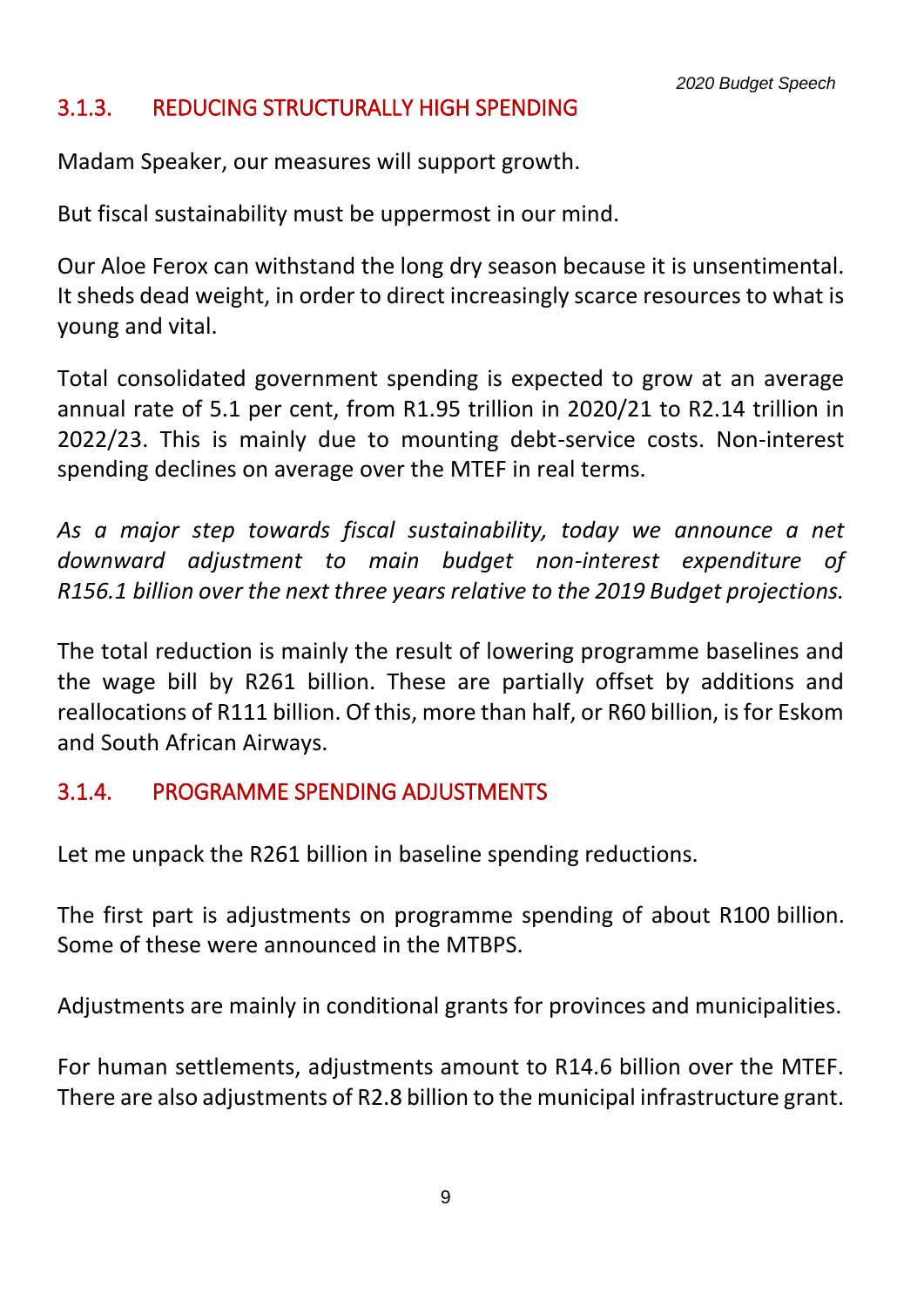Over the three years, public transport spending is adjusted by R13.2 billion, mainly on allocations to the Passenger Rail Agency of South Africa and the public transport network grant. The planning and implementation of integrated public transport networks will consequently be suspended in the Buffalo City, Mbombela and Msunduzi municipalities.

Education infrastructure allocations are adjusted by R5.2 billion over the medium term, while health is adjusted by R3.9 billion over the same period.

While some of these savings are good for the fiscus, in many cases we are also making difficult and painful sacrifices. It is therefore important that we direct our constrained resources to areas that have a high social impact and have the largest economic multipliers.

We shall undertake spending reviews to ensure that we achieve this objective.

# 3.1.5. THE WAGE BILL

The second part is adjustments on the wage bill by about R160 billion over the medium term.

Public servants do crucial work for our country, often in trying conditions. The governing party is a firm believer in the critical role of the state in development. For this reason, we need qualified, motivated and effective staff.

Working with the public sector unions, we have over the past 15 years sought to improve the lot of public servants, and we have committed significant resources for compensating them every year even as we have tried to increase their numbers in recognition of their demanding workloads.

Between 2006/07 and 2011/12, we were able to add about 190 000 employees. However, at the same time government wages also increased significantly.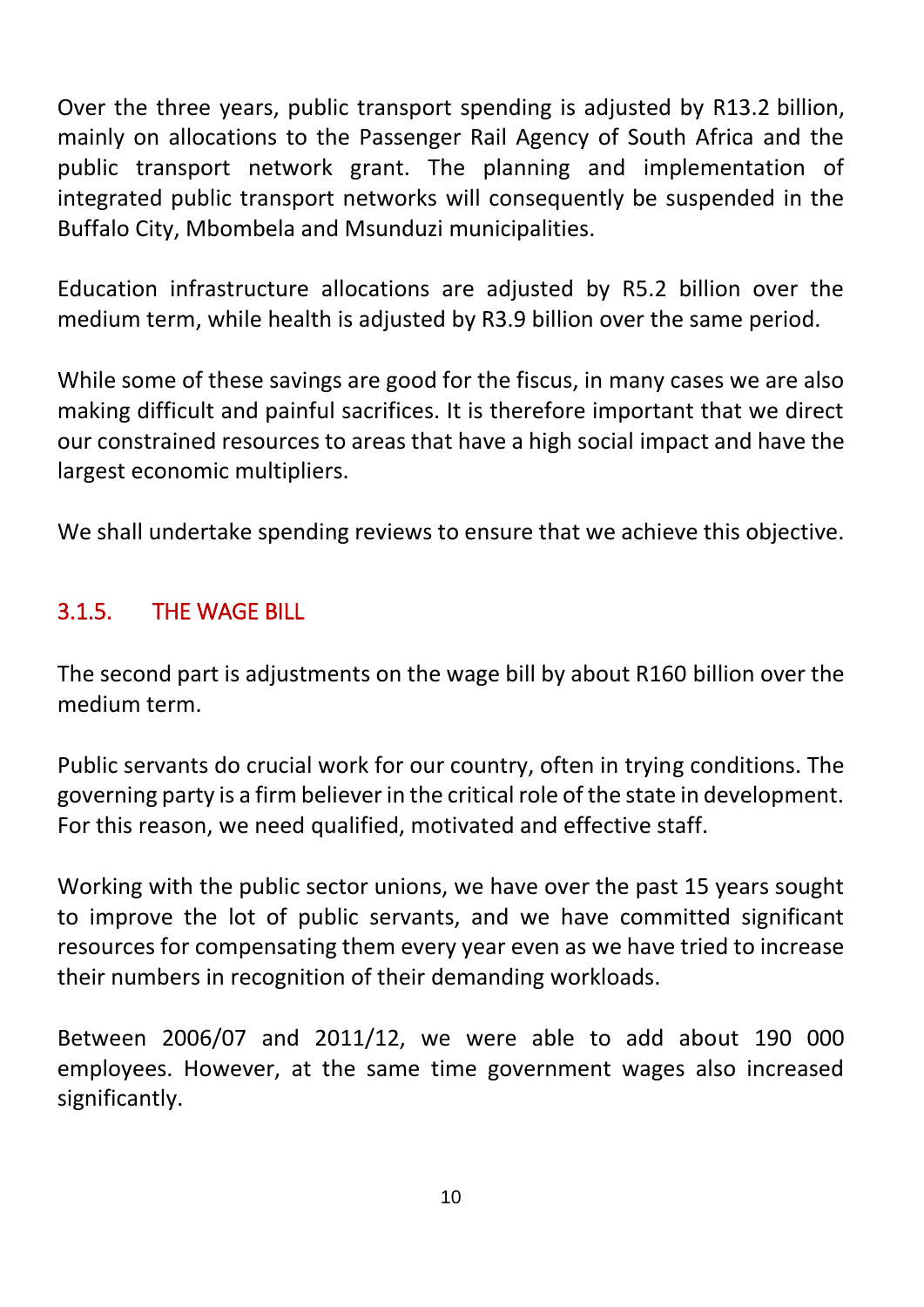*2020 Budget Speech* To balance the books, we slowed hiring, and since 2011/12 the number of government employees has declined.

Madam Speaker, we cannot go on like this. Classroom sizes are growing, hospitals are getting fuller and our communities are becoming increasingly unsafe.

Once we get wage growth, corruption and wasteful expenditure under control, we will focus our attention on hiring in important areas such as education, police, and health care. We can hire strategically, and better match skills with opportunities.

The employer has tabled an agenda item on the management of the public service wage bill at the Public Service Coordinating Bargaining Council, the focus is to discuss containment of costs in the final phase of implementation of the current wage agreement.

We aim to save R37.8 billion in the next financial year.

There is more than one way in which this goal can be achieved.

Organised labour understands where we are. They have made constructive proposals on a range of issues.

# 3.1.6. WASTEFUL EXPENDITURE AND CORRUPTION

Mr President you have directed your government to deal with wasteful expenditure. This is a vital step in restoring the confidence of the public in the government. We must get more value for our money.

The President's instruction requires a dynamic and appropriate mix of quantity, quality, capacity and capability in the administration of the state.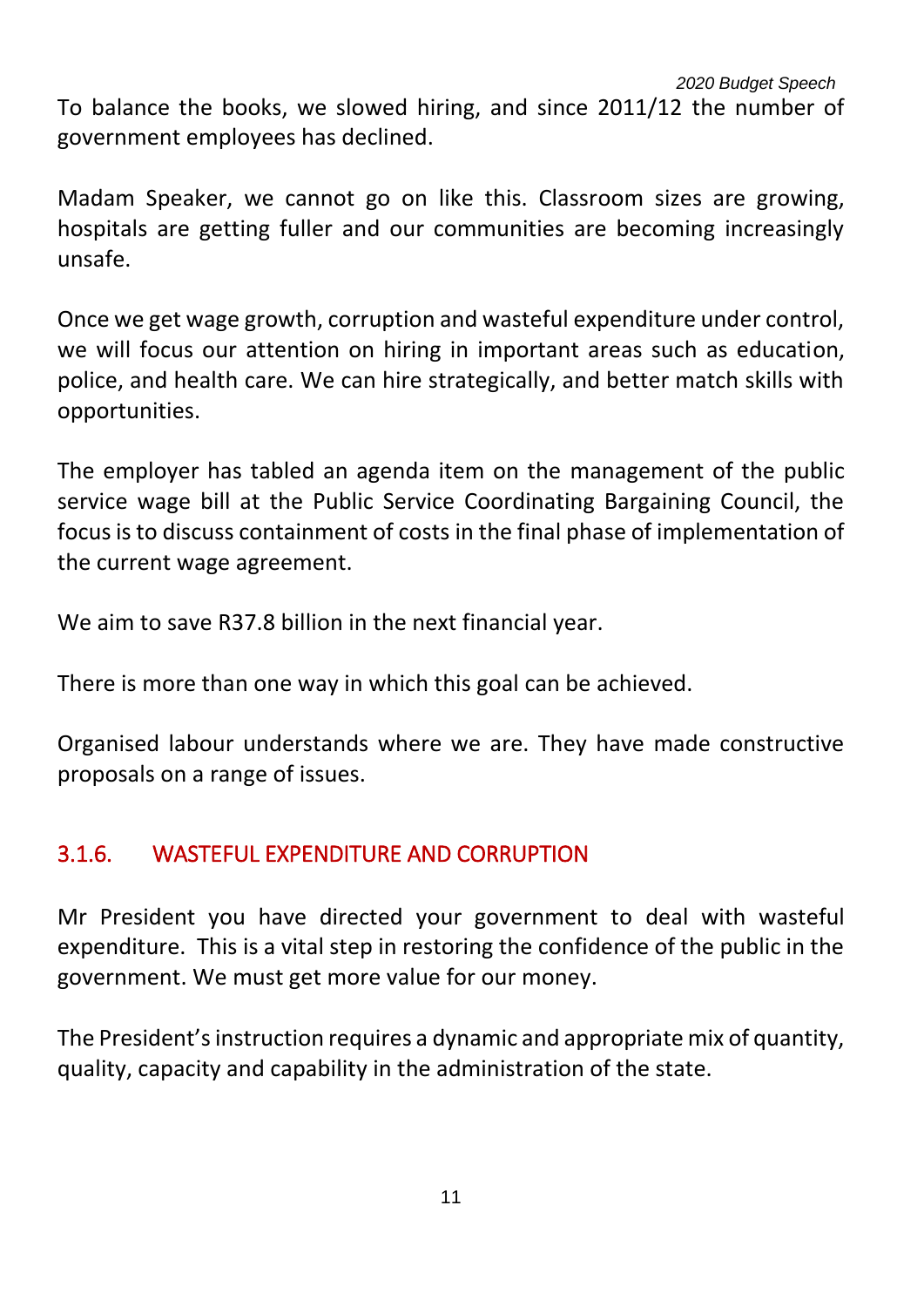We are moving forward with reforms to the procurement system with a focus on value for money and maximising the quality and quantity of services. Cabinet approved the publication of a new Public Procurement Bill.

We will accelerate merging and consolidating public entities.

We will propose a new law to stop excessive salaries in these public entities.

We must also deal decisively with the excessive cost of leasing government buildings.

We are already acting on fruitless and wasteful expenditure. Last year, this House amended the Public Audit Act to empower the Auditor General to:

- 1. Refer matters to a public body for investigation and prosecution
- 2. Take binding remedial actions
- 3. Recover money directly from the responsible culprits

To show the determination of the executive to deal with runaway costs, we will implement a number of steps.

These include:

- 1. Abolishing the current wasteful subsistence and travel system
- 2. Replacing the cell phone policy
- 3. Requiring economy class travel for all domestic flights, except for exceptional circumstances

Minister Pandor, the Minister of International Relations and Cooperation, is providing phenomenal leadership in building A Better Africa and a Better World. Her work is unlocking massive value for money from South Africa's overseas missions by amongst other things:

- 1. Closing and merging some missions
- 2. Downgrading the level of representation
- 3. Reducing the number of officials
- 4. Establishing a fully-fledged Diplomatic Academy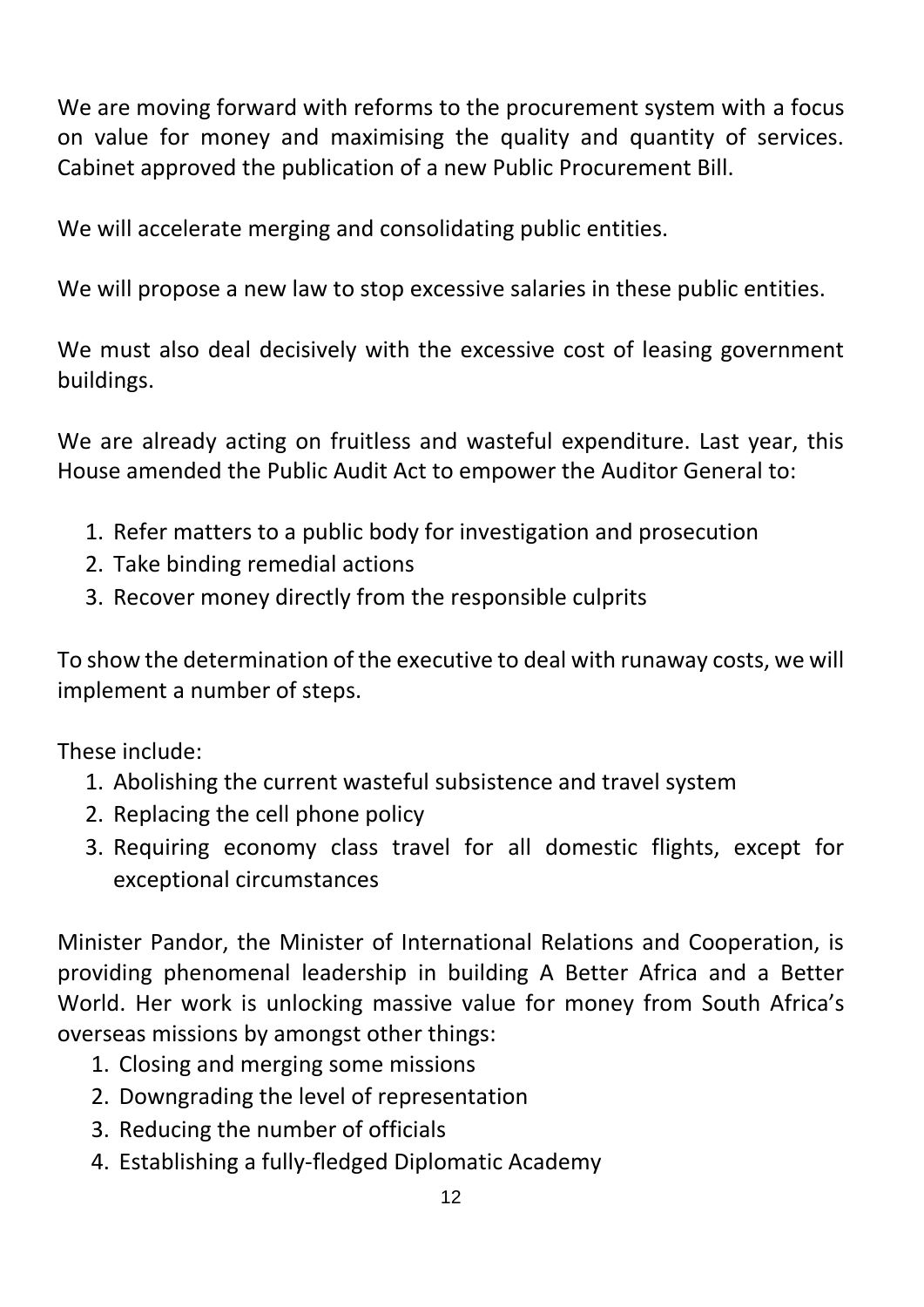*2020 Budget Speech*

#### 3.2. APPROPRIATE MONETARY POLICY

The twin of our fiscal framework is appropriate monetary policy.

Regular consultation on fiscal and monetary policy is critical to the sustainability of our fiscal accounts, to the balanced growth of the economy, and to protecting the welfare of our people. We would like to re-iterate the current inflation target band of 6 to 3 per cent as the most appropriate monetary policy framework for a country like ours.

In line with that target, the moderate inflation outcomes for 2019 of 4.1 per cent and the forecast for inflation to be about 4.5 per cent over the next few years, has helped to lower the cost of capital to firms, households and the public sector. The South African Reserve Bank will continue to undertake its duties in line with section 224 of the Constitution which is to perform its functions independently without fear, favour or prejudice in the interest of balanced and sustainable growth in the Republic.

#### 4. ALIGNING SPENDING PRIORITIES TO THE ECONOMIC GROWTH PLAN

For our Aloe Ferox to grow to its full potential, we need to do things that will help it in the medium to long-run – for example, augmenting the soil with the right amount of organic manure, providing the right amount of sun and the correct amount of water. For a fast-growing economy we need to make sure our children are well educated, our people are healthy and our money is invested properly.

#### 4.1. LEARNING, HEALTH AND SOCIAL DEVELOPMENT

Consequently, the largest spending areas will be learning and culture, which receives R396 billion followed by health R230 billion, and social development with R310 billion.

In the education sector, investment goes to new schools, replacing schools constructed with inappropriate materials, and providing them with water,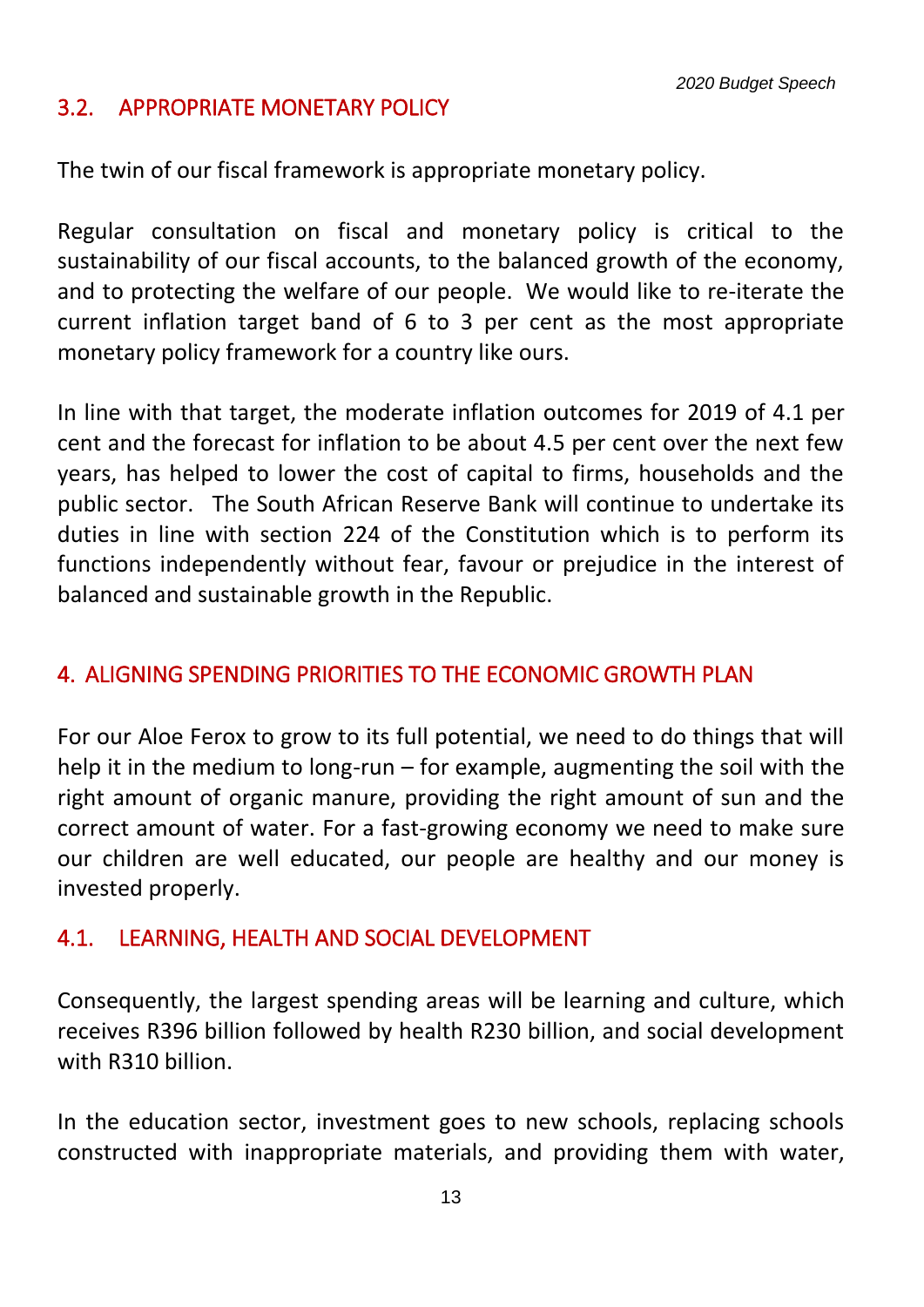electricity and sanitation. In 2020/21 the maths, science and technology grant will introduce coding and robotics to learners in grades R to 3 as announced by the President.

Transfers to provinces support schooling for 13 million children and healthcare for 49.1 million South Africans. It is in this context that taking forward consultation on the NHI is important.

President Ramaphosa has been elected Chairperson of the African Union. We shall commence work on the Pan African University for Space Sciences Institute at the Cape Peninsula University of Technology. Funding can come from the African Renaissance Fund.

The Department of Higher Education and Training will reallocate existing funds to undertake a feasibility study for the establishment of a new university of science and innovation in Ekurhuleni.

Over the next three years, 48.2 per cent of nationally-raised funds are allocated to national government, 43 per cent to provincial government and 8.8 per cent to local government.

R500 million has been provisionally set aside for disaster management to respond to the impact of recent floods and the ongoing drought.

# 4.1.1. THE INFRASTRUCTURE FUND

Honourable members, Funanani Sikhwivhilu from Limpopo told us "Infrastructure development should be a priority for the government" and we agree.

In fact, capital spending is the fastest growing component of non-interest spending. This spending is complemented by the Infrastructure Fund. Over the next three years the Development Bank of Southern Africa will package blended finance mega-projects of least R200 billion. Government has committed R10 billion over the next three years.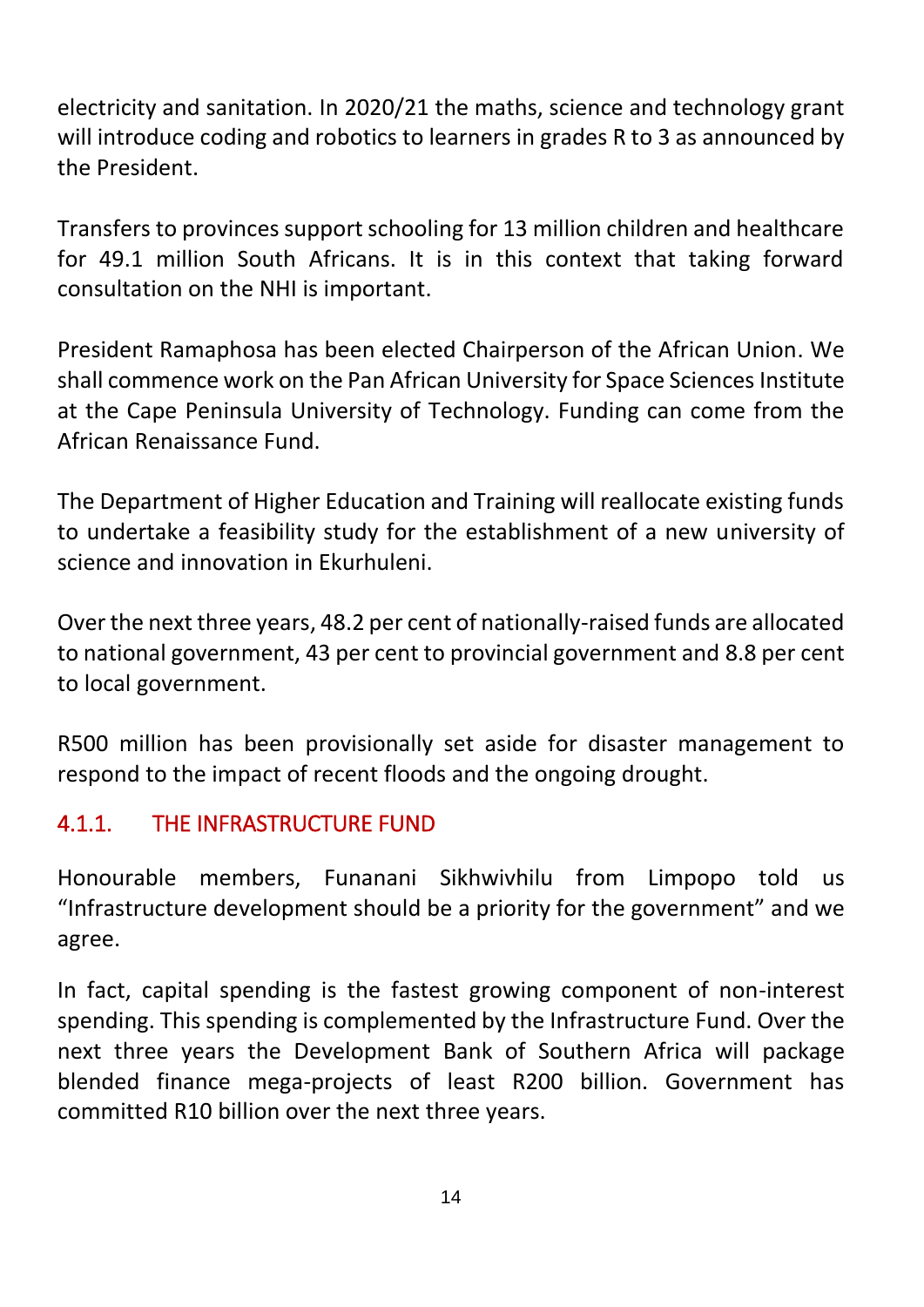The public can now find information on infrastructure projects on the VulekaMali internet portal.

# 4.1.2. YOUTH EMPLOYMENT

8.2 million young people between the ages of 15 and 34 are not in education, employment or training. Government is committed to helping them. Raising skills and improving the matching of young people and jobs is an important focus of the Presidential Youth Employment Intervention.

To date, Jobs Fund projects have created more than 175 000 permanent jobs, and helped 21 000 people into internships and created 59 900 short term jobs. Of these, 65 per cent went to youth.

As the President announced, we will reprioritise resources to raise spending on this critical area. We will start work immediately! I will provide more details in the 2020 Medium Term Budget Policy Statement.

We intend to make this intervention a resounding success.

# 4.1.3. SOCIAL GRANTS

We are a caring society. We are a caring government. More than 18 million people receive a grant, which is a lifeline for many.

Grants reduce inequality and protect the most vulnerable in society.

I am happy to announce that grants are adjusted as follows:

- 1. R80 increase for the old age, disability and care dependency grants to R1860 per month
- 2. R80 increase in the war veterans grant to R1880
- 3. R40 increase for the foster care grant to R1040 per month
- 4. The child support grant will increase by R20 to R445 per month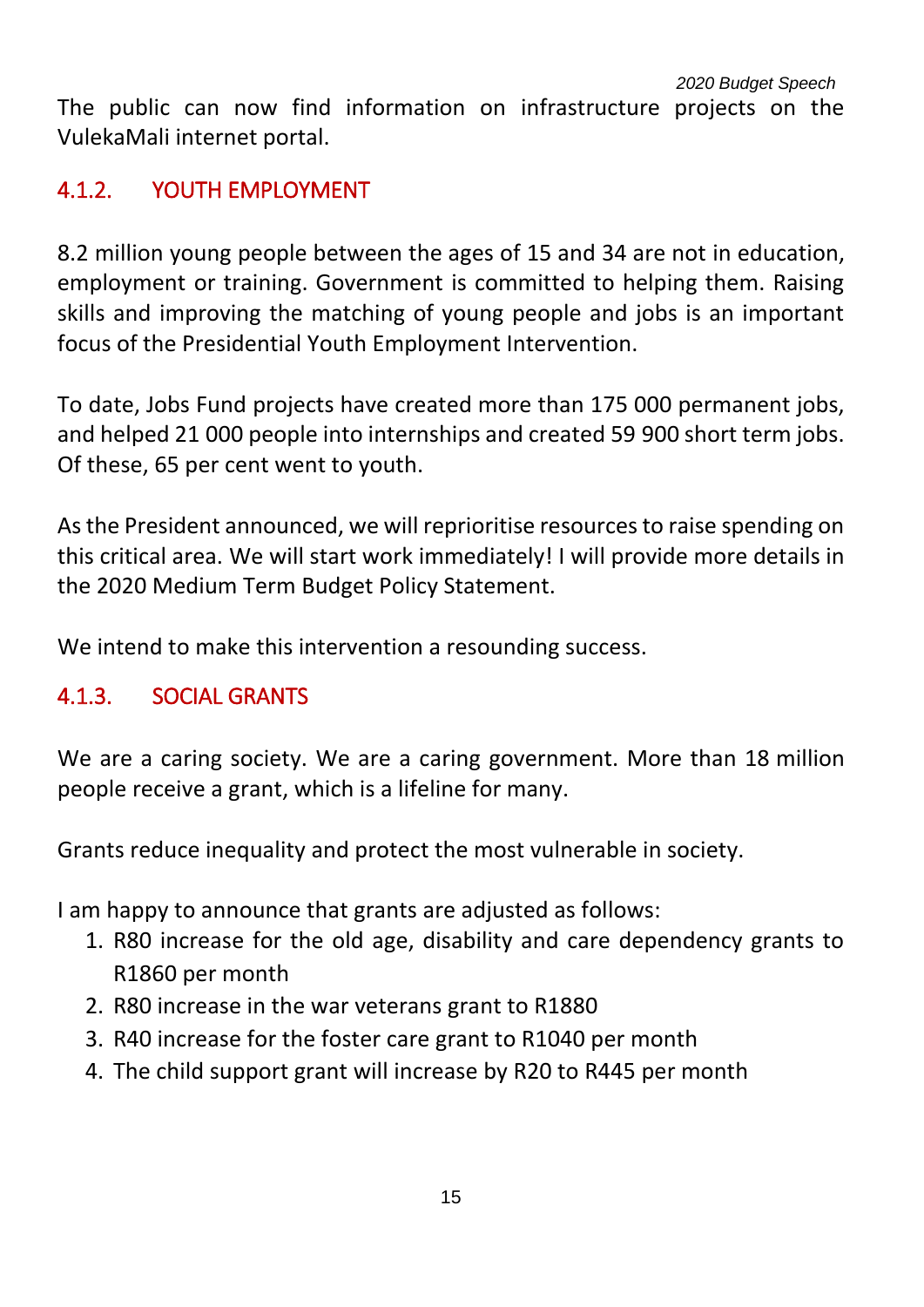Changing the way we provide social grants has generated about R1 billion per annum in efficiency savings, which will be partly used to raise the daily subsidy per child.

#### 4.2. MODERNISING NETWORK INDUSTRIES AND RESTRUCTURING THE SOEs

Madam Speaker, the next component of our plan is to modernise network industries and to restructure the state-owned enterprises.

# 4.2.1. ELECTRICITY

Government will do "whatever it takes" to ensure a stable electricity supply. As I said, it is our number one task. We have allocated R230 billion over ten years to achieve the restructuring of the electricity sector.

The current electricity shortfall will ease as Eskom finishes critical maintenance. Bid Window 4 of the renewable energy programme is being accelerated. The rapid decline in renewable energy prices will give new momentum to Bid Window 5.

Determinations to implement the Integrated Resource Plan of 2019 are finalised and await the concurrence of the National Energy Regulator.

It will shortly be possible for municipalities in financially good standing to purchase electricity from independent power producers.

#### 4.2.2. SOUTH AFRICAN AIRWAYS

The SAA Sword of Damocles has now fallen on us.

SAA has been placed under business rescue which will lead to a radically restructured airline. Over the medium term, Government has allocated R16.4 billion to settle guaranteed debt and interest. The associated restructuring costs will be reprioritised within the Budget.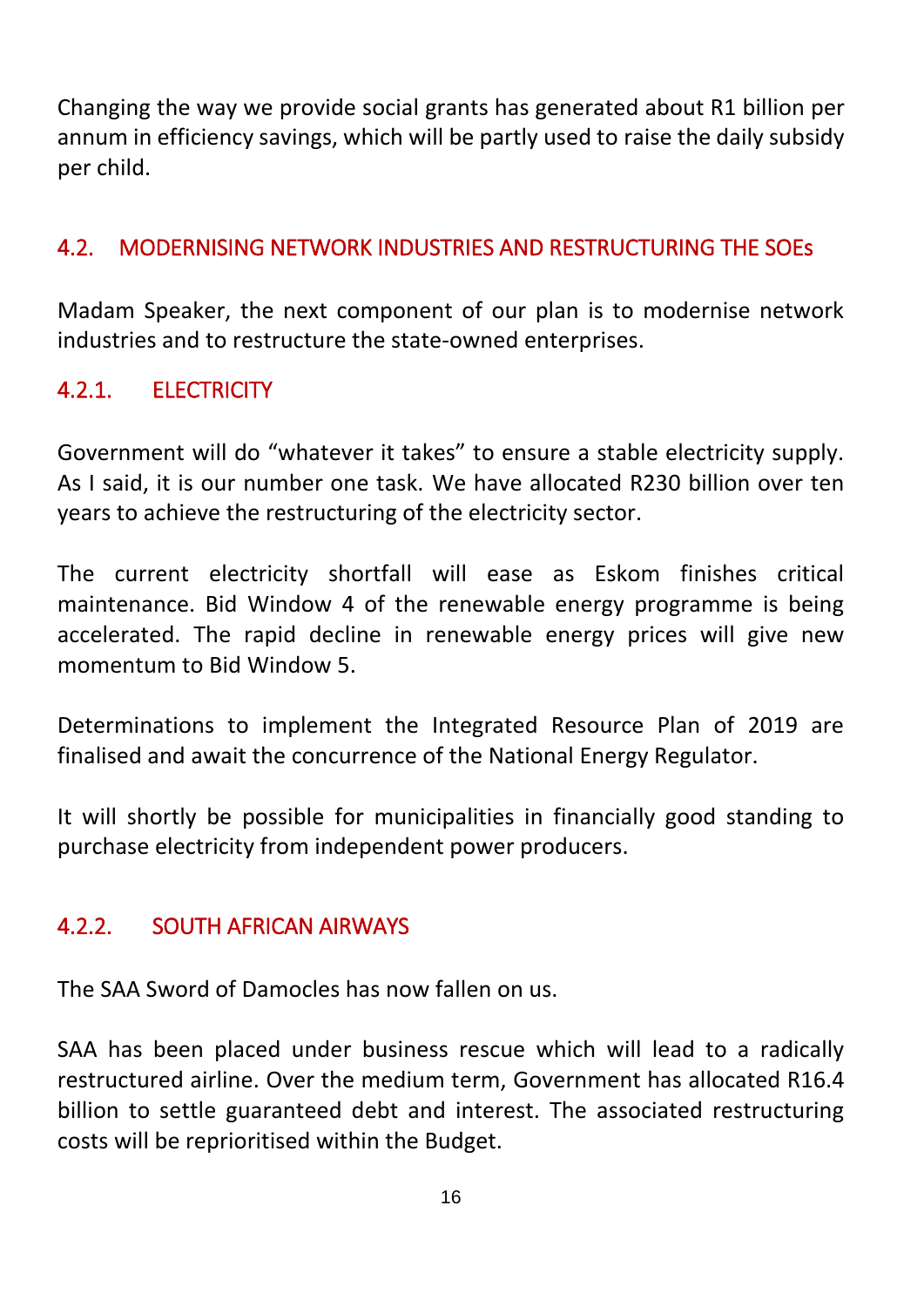It is the very sincere hope of many that this intervention will lead to a sustainable airline that is not a burden to the fiscus.

#### 4.2.3. RAIL

Cabinet approved the economic regulation of transport bill in November, which takes us toward a fairer process for third party access into the rail network.

#### 4.3. OPENING UP OUR MARKETS TO TRADE WITH THE REST OF THE CONTINENT

In 2019, South Africa signed the African Continental Free Trade Agreement, which comes into effect on 1 July 2020. This agreement will open up new markets, promote regional integration and contribute to economic growth. Today we announce complementary measures to make it easier to do crossborder financial transactions, which will support trade and investment.

We want to encourage South Africans abroad to keep their ties with the country. We will raise the exempt amount for foreign remuneration to R1.25 million. We will phase out the administratively burdensome process of emigration through the South Africa Reserve Bank.

#### 4.4. RE-IMAGINING OUR INDUSTRIAL STRATEGY

To implement the reimagined industrial strategy:

- 1. An Innovation Fund will be capitalised with R1.2 billion over the next three years
- 2. Industrial business incentives worth R18.5 billion will create and retain approximately 56 500 jobs
- 3. An additional R107 million is reprioritised for the refurbishment of 27 industrial parks in townships and rural economies
- 4. R6.4 billion is allocated for small business incentive programmes of which R2.2 billion will be transferred to the Small Enterprise Development Agency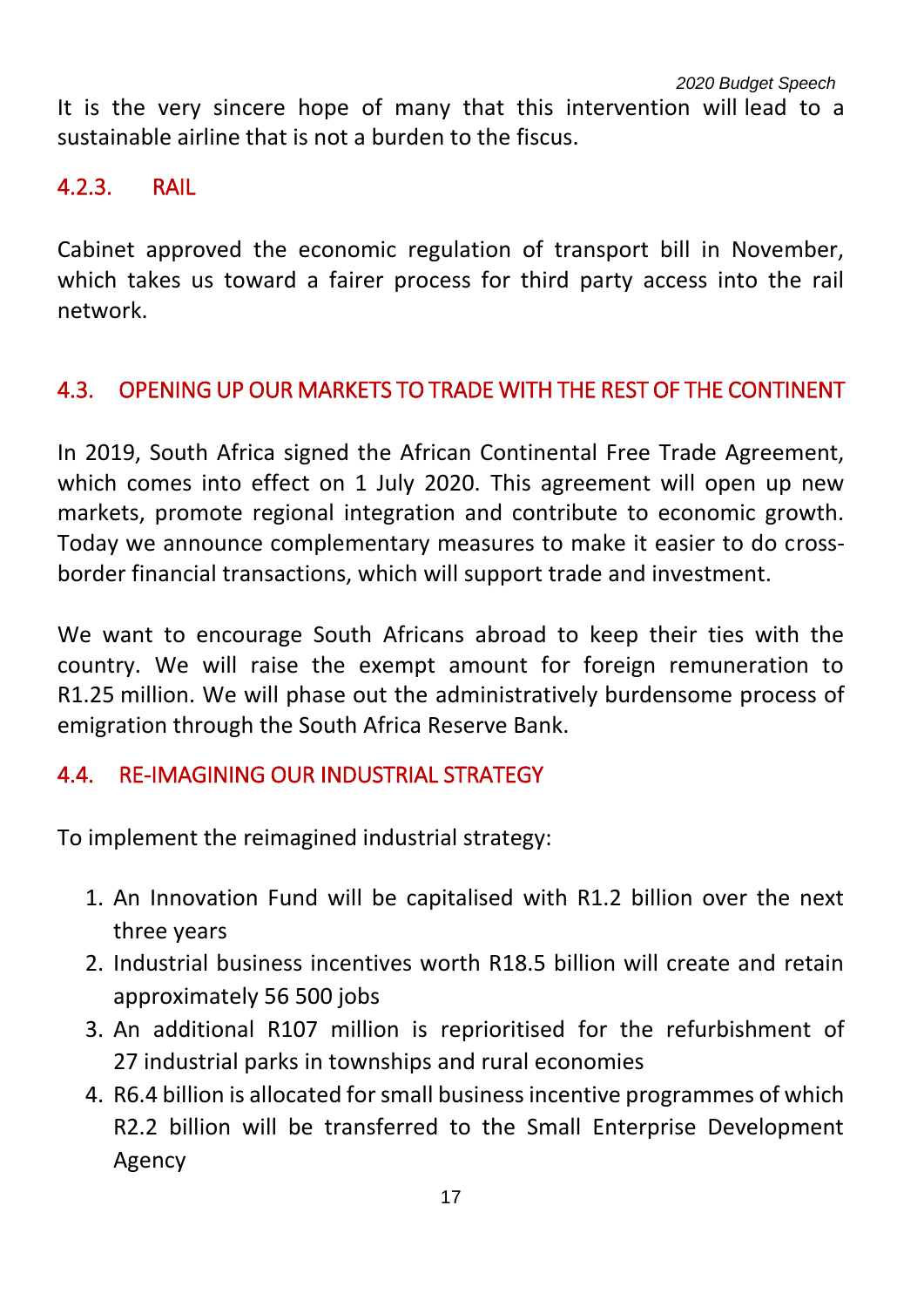Together with the Department of Trade, Industry and Competition, we are considering various proposals from ITAC related to scrap steel and poultry.

#### 4.5. LOWERING THE COST OF DOING BUSINESS

Madam Speaker,

Steps are being taken to address South Africa's lagging productivity growth and reduce the cost of doing business.

For example, the BIZPortal will provide a streamlined way to register a new business with the CIPC, SARS, the UIF and the Compensation Fund in one day.

The Competition Amendment Act came into force on July 2019, strengthening the Competition Commission's powers. The Commission has conducted inquiries into a number of sectors to strengthen competition.

South Africa is moving with the fourth industrial revolution. We are determined not to be left behind. We are relaxing regulations to help our flourishing FinTech sector.

The spectrum licensing plan was released in November, preparing the way for auctioning high demand spectrum. ICASA will be appropriately capacitated for this. A voucher system will be introduced to allow households to acquire digital devices.

#### 4.6. SUPPORTING AGRICULTURE AND TOURISM

Over the medium term we will support Agriculture and Tourism. Government has allocated R495.1 million to the Department of Agriculture, Land Reform and Rural Development to improve compliance with biosecurity and support exports.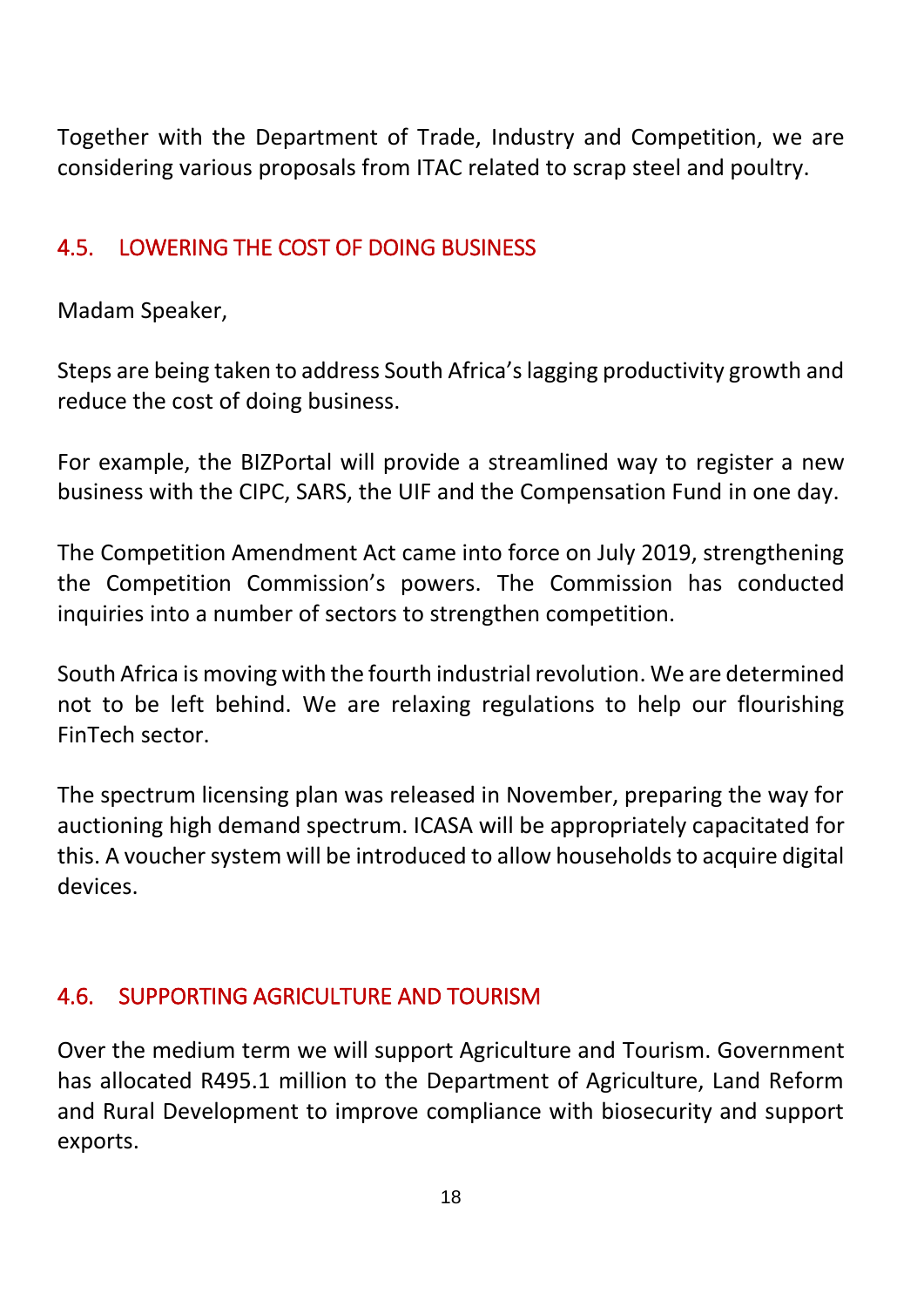An additional R500 million is reprioritised over the medium term for the department to finalise land claims.

To support tourism, we will engage with the tourism industry on formalising the tourism levy.

#### 4.7. ENFORCING JUSTICE

Madam Speaker, fighting corruption is a priority of this Administration.

The NPA, Special Investigating Unit and Directorate for Priority Crime Investigation get an additional R2.4 billion in this Budget.

This will enable the appointment of approximately 800 investigators and 277 prosecutors who will assist with, among other things, clearing the backlog of cases such as those emanating from the Zondo commission.

The disruptive actions of those who storm construction sites or mines harm growth and lead to job losses. Communities should expose such people to allow Ministers Cele and Lamola to ensure that the law takes its course. I hope all South Africans join me in condemning this.

# 4.8. OFF-BUDGET INITIATIVES TO GROW THE ECONOMY

#### 4.8.1. SUPPORTING LENDING

Working with the financial sector, a pilot of the Help to Buy scheme has supported over 2 000 families to buy their own homes. For every R1 subsidy provided by government, the scheme crowds in R8 from the private sector. In a single year, the Help to Buy scheme has supported nearly R1 billion in new lending.

# 4.8.2. STATE BANK

Last year, this House passed legislation which will allow state-owned enterprises to apply for banking licences. In July 2019, I tasked the Deputy Minister of Finance with the responsibility to undertake the state bank project. Madam Speaker, I am pleased to inform the House that preferred options for the establishment of a bank are now ready.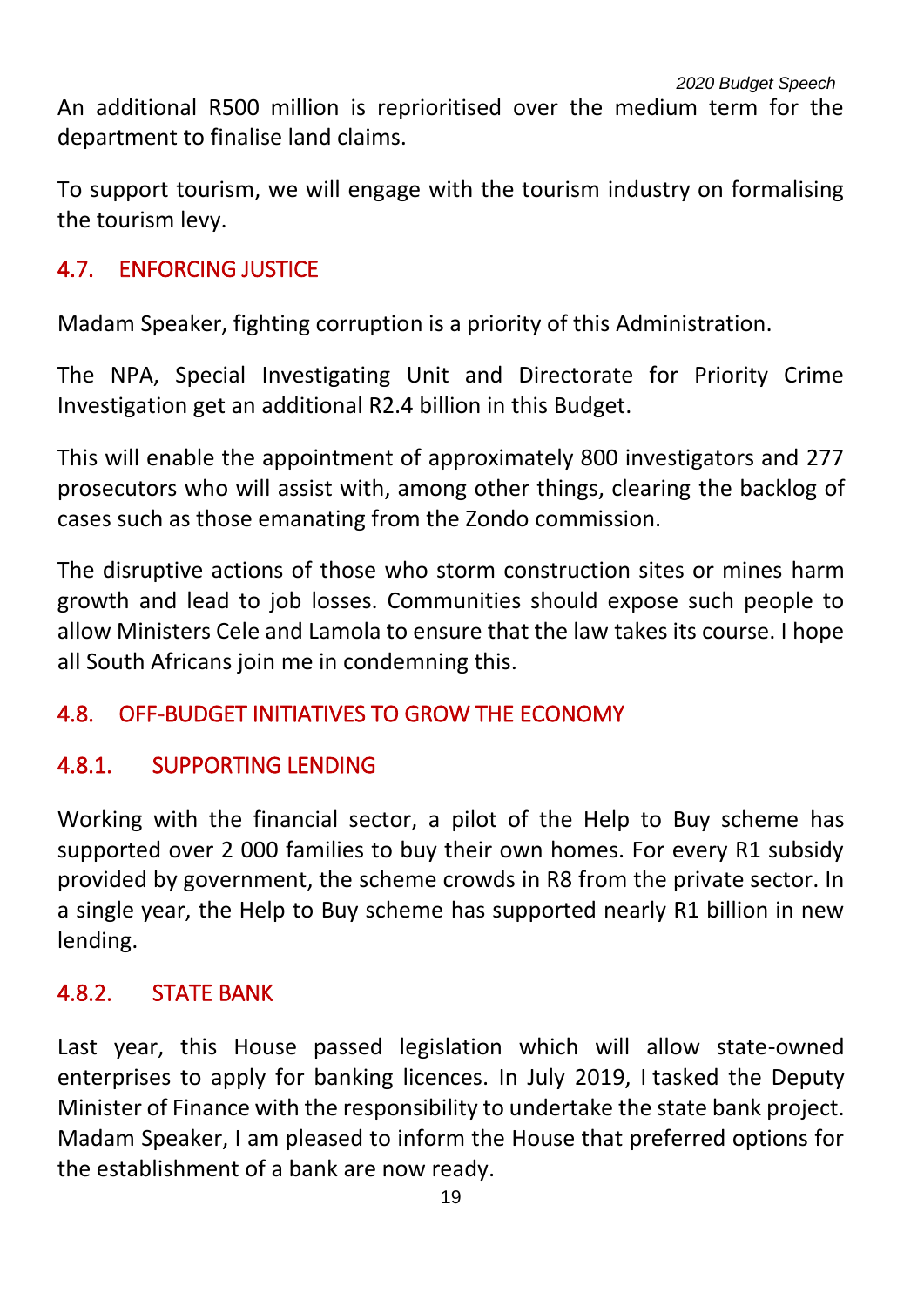The architecture will be that of a retail bank operating on commercial principles. The state bank will be subject to the Banks Act, and will have an appropriate capital structure and performance parameters on investments and loan impairments. It will be regulated by the Prudential Authority on its own merits.

We will also consolidate the currently fragmented system of national and provincial Development Finance Institutions.

# 4.8.3. SOVEREIGN WEALTH FUND

Mr President, a Sovereign Wealth Fund is an important long-term tool for saving and investment for future generations. It can also contribute to strengthening the fiscal framework. We must learn to save during the good times, and a Fund can play an important role as a counter-cyclical fiscal tool.

Today we announce the formation of the South African Sovereign Wealth Fund with a target capital amount of about R30 billion, which converts to about US\$2 billion or so. Given the legal, administrative and procedural issues involved, a relevant bill will be submitted during the course of this Parliament. There are a variety of possible funding sources, such as the proceeds of spectrum allocation, petroleum, gas or minerals rights royalties, the sale of non-core state assets, future fiscal surpluses and money will we set aside. This will ensure that we continue to invest in the future generations of this country in a fiscally-prudent manner.

#### 4.9. AN EFFICIENT AND CAPABLE STATE

The National Development Plan calls for a capable and efficient state that creates the right environment for the private sector to flourish.

Taxpayers deserve to feel that their money is going to a government that is efficient and capable. We thank all South Africans for paying their taxes.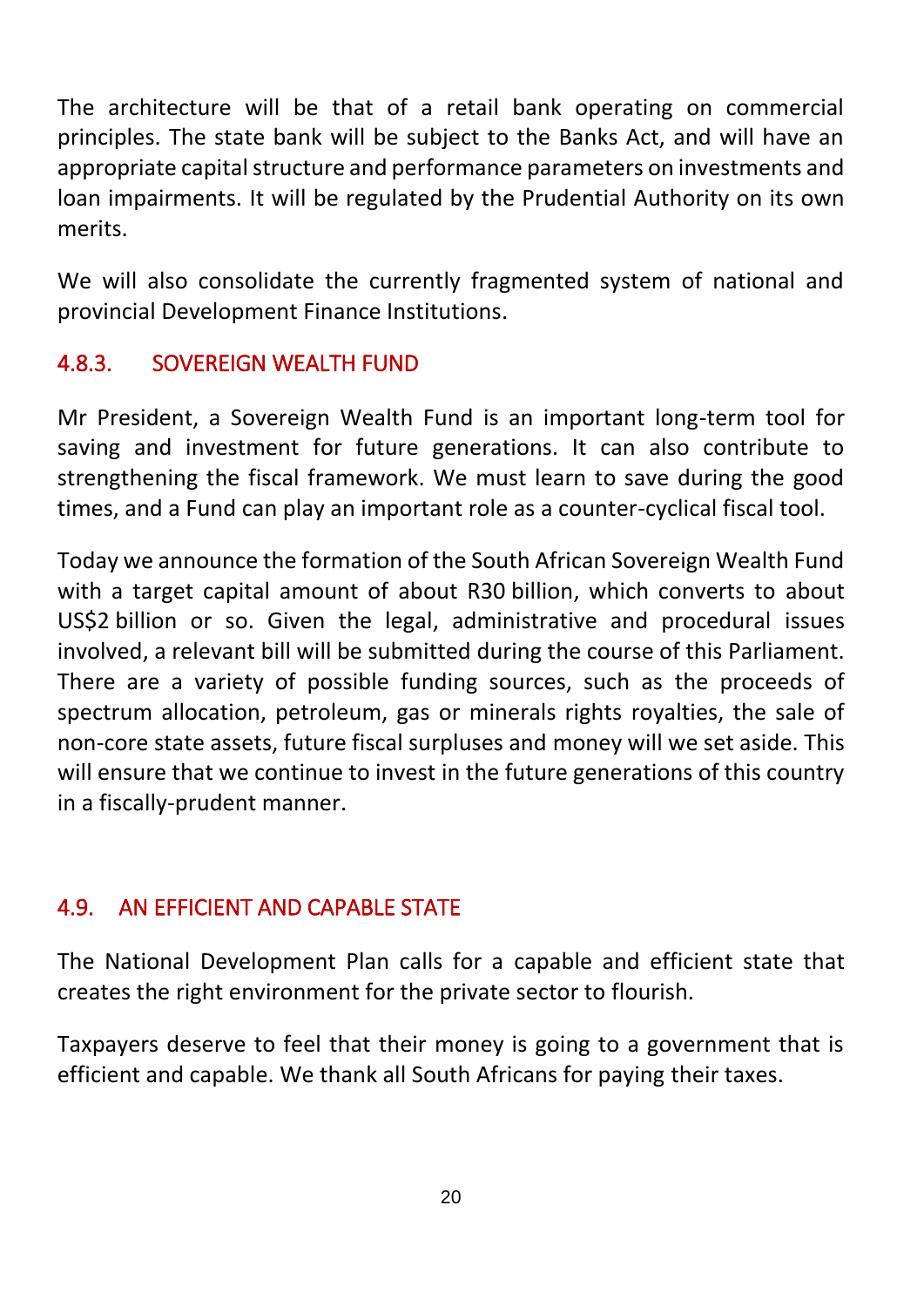SARS is an integral part of the capable state. We are focused on re-establishing institutional integrity and fighting criminal activity. Just this past week two individuals were convicted for up to 168 years' imprisonment for tax fraud.

#### 4.9.1. STRENGTHENING MUNICIPALITIES

For all South Africans, the "state" is their municipality.

Allocations to local government help municipalities provide basic services and are a powerful redistribution tool.

Mr President, the National Treasury asked members of the public to provide tips to guide our thinking as we shaped this Budget. Today we are joined by Ms Akhona Mgwele from Gauteng who advised us to "support greater local economic development in municipalities." We agree with her!

I am therefore pleased to announce that local government is allocated R426 billion from nationally-raised funds over the MTEF.

The Minister of Cooperative Governance and Traditional Affairs and I have agreed that our officials will find ways to use the allocations made through the Municipal Infrastructure Grant to ensure that municipalities not only build new infrastructure but also maintain the infrastructure they already have.

The O.R. Tambo aerotropolis in Ekurhuleni is at an advanced stage of implementation and King Shaka airport in eThekwini is progressing in that direction. Cape Town shall join them soon. Meanwhile Lanseria has been identified as a potential smart city.

# 4.9.2. STRENGTHENING PROVINCES

Provinces provide health care and education and are at the frontline of service delivery. I wish to thank my colleagues in the provinces, the MECs for Finance, for the work they are doing and inputs they have shared with me on fiscal consolidation and economic growth.

All these steps build a capable state.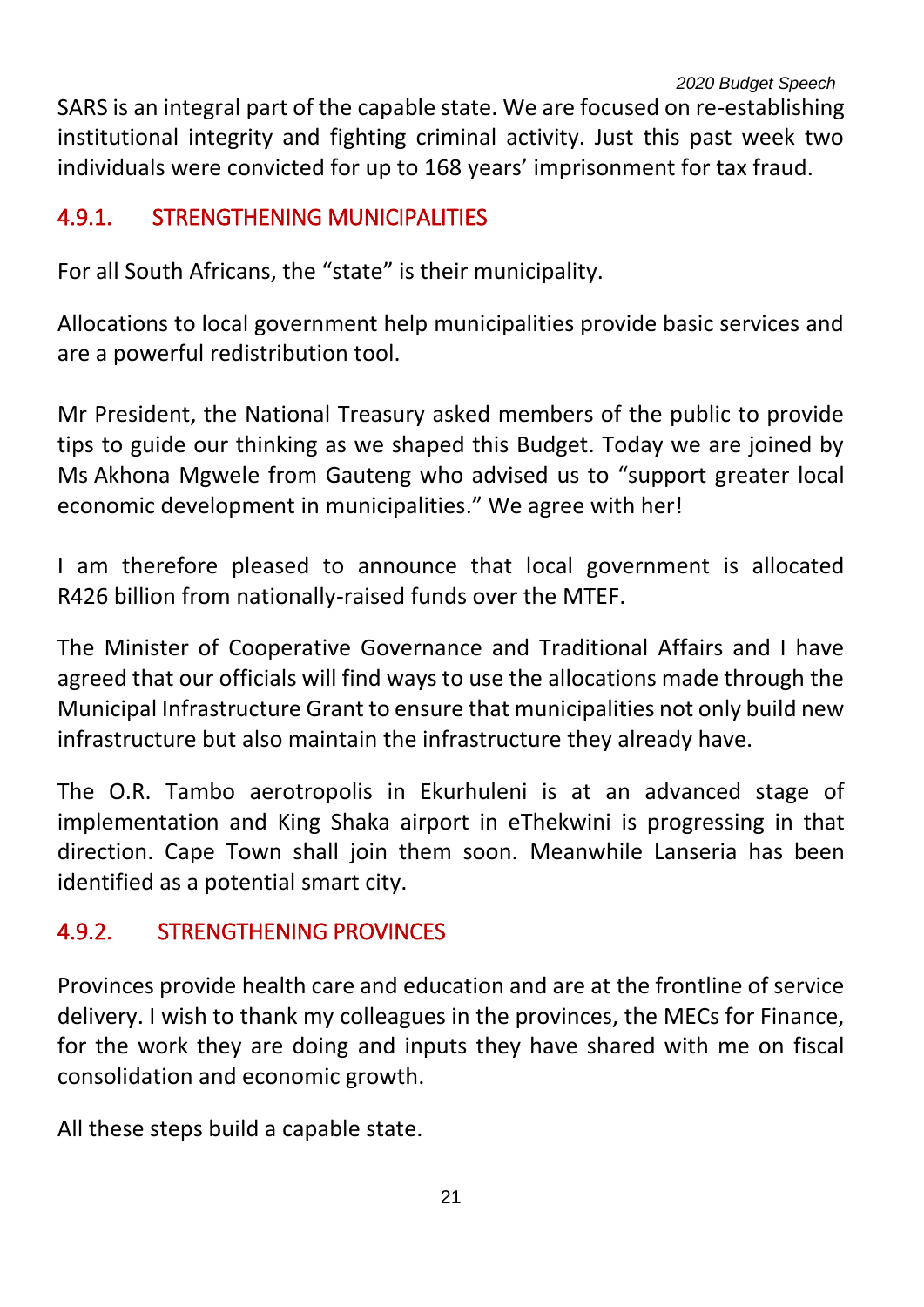# 4.9.3. STRENGTHENING REGULATORY OVERSIGHT

Madam Speaker, there are a number of entities that report to the Ministry of Finance.

The report into the Public Investment Corporation highlights important lessons, including the need to implement and adhere to governance and financial controls, and to reduce risk appetite.

This House has passed legislation to strengthen the Independent Regulatory Board for Auditors, and further legislation is planned. We will shortly appoint an independent panel of experts to review practices in the auditing profession.

The country's money laundering system is currently undergoing a peer review, which will help strengthen the fight against illegitimate and illegal flows. The South African Reserve Bank will in future play a more integral part in this fight.

The Financial Sector Conduct Authority has repositioned itself as a market conduct regulator, and we will shortly appoint a new Commissioner.

The National Treasury will take steps to strengthen the budget process.

#### 5. CONCLUSION

Madam Speaker

Winning is not easy.

Less than two years before winning the World Cup, the Springboks lost 57-nil to the All Blacks. Miss Universe did not win her first attempt at Miss South Africa.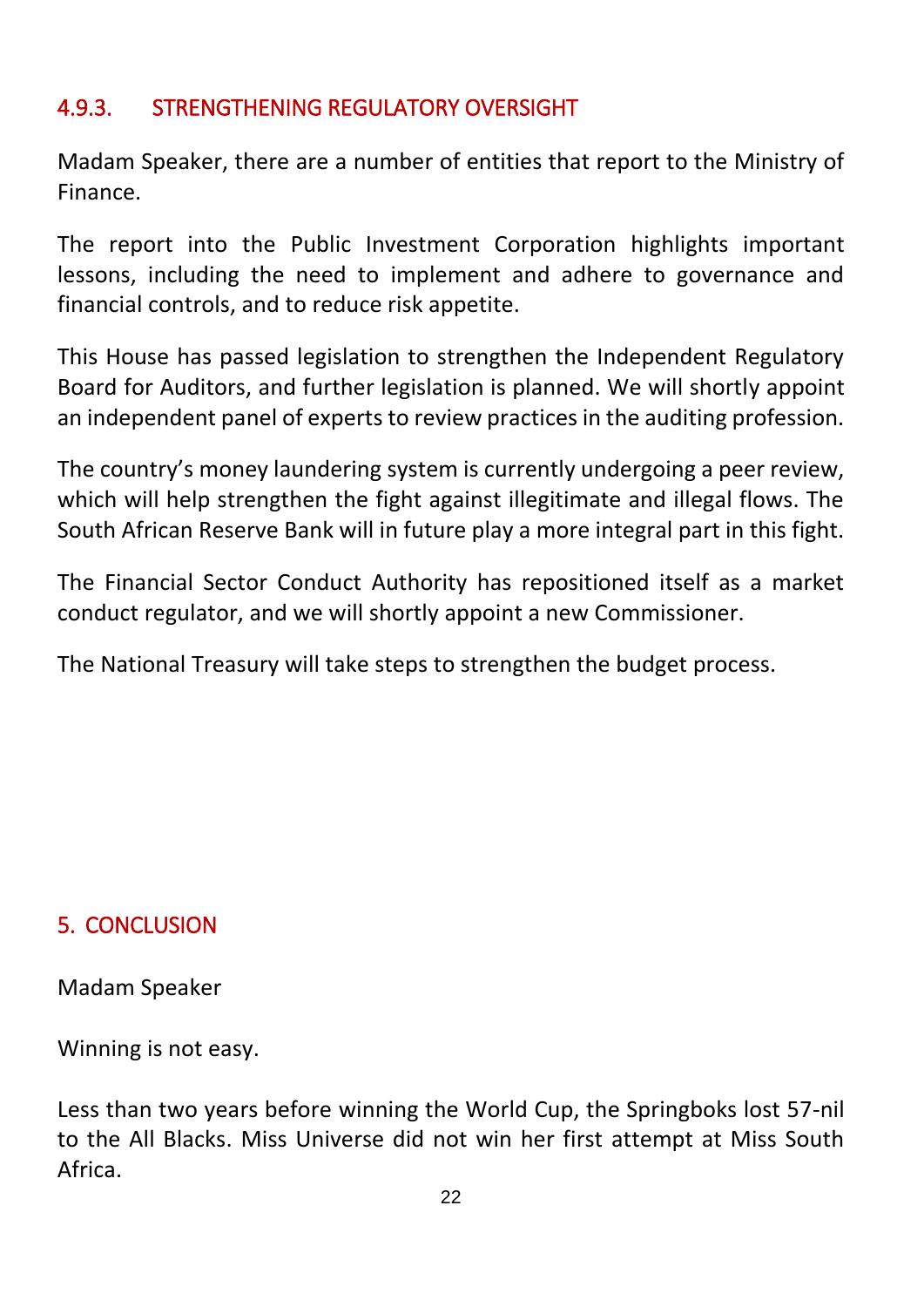*2020 Budget Speech* Winning takes patience, prudence and perseverance. As Saint Paul tells us we must run in such a way that we may win.

To paraphrase Charles Dickens, who I quoted in my first address as Minister of Finance, we will make these the best of times.

Mr President and Deputy President, thank you for your leadership.

A word of appreciation to the Deputy Minister of Finance, The National Treasury Director General and his team.

My thanks to the SARS Commissioner, to the Governor of the South African Reserve Bank, to colleagues in the Cabinet and in the Ministers Committee on the Budget.

My gratitude for the Parliamentary Committees who work tirelessly to process the legislation accompanying the Speech.

I close by reflecting on the words of Comrade Bram Fischer from the dock:

*"With confidence we lay our case before the whole world, whether we win or die, freedom will rise in Africa, like the sun from the morning clouds".*

Mudzimu fhatutshedza Afurika

**FND**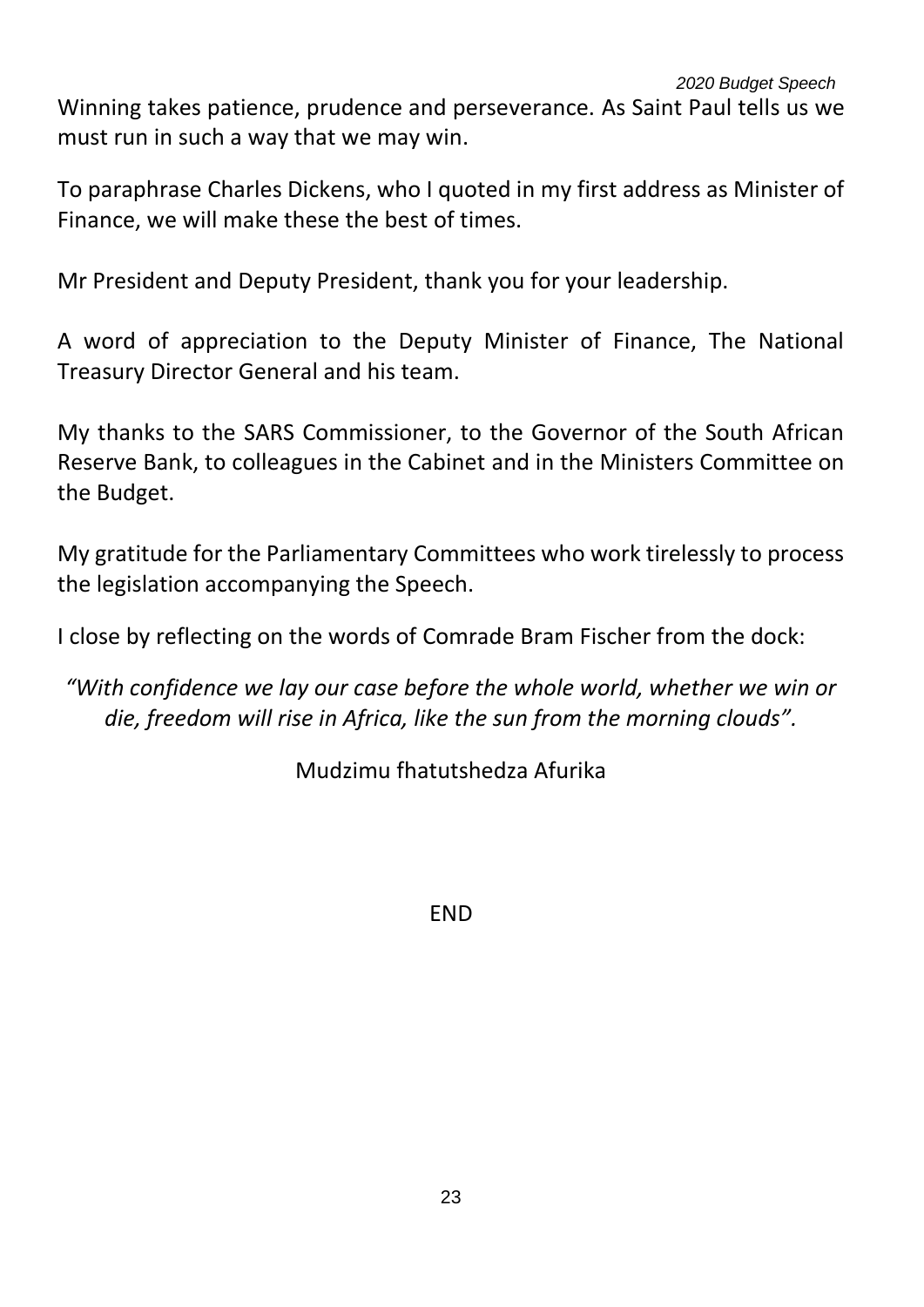|                                                                                                                                                                                                                                                                                                                       | 2019/20                   |                            | 2020/21                                  | 2021/22                      | 2022/23            |
|-----------------------------------------------------------------------------------------------------------------------------------------------------------------------------------------------------------------------------------------------------------------------------------------------------------------------|---------------------------|----------------------------|------------------------------------------|------------------------------|--------------------|
| <b>R</b> million                                                                                                                                                                                                                                                                                                      | <b>Budget</b><br>estimate | <b>Revised</b><br>estimate | <b>Budget</b><br>estimate                | <b>Medium-term estimates</b> |                    |
| <b>REVENUE</b>                                                                                                                                                                                                                                                                                                        |                           |                            |                                          |                              |                    |
| Estimate of revenue before tax proposals                                                                                                                                                                                                                                                                              |                           |                            | 1 425 418                                |                              |                    |
|                                                                                                                                                                                                                                                                                                                       |                           |                            |                                          |                              |                    |
| Budget 2020/21 proposals:                                                                                                                                                                                                                                                                                             |                           |                            |                                          |                              |                    |
| <b>Direct taxes</b>                                                                                                                                                                                                                                                                                                   |                           |                            | $-2000$                                  |                              |                    |
| Taxes on individuals and companies<br>Personal income tax<br>Increasing brackets by more than inflation<br>Revenue if no adjustment is made<br>Higher-than-inflation increase in brackets and rebates                                                                                                                 |                           |                            | $-2000$<br>$-2000$<br>12 000<br>$-14000$ |                              |                    |
| <b>Indirect taxes</b>                                                                                                                                                                                                                                                                                                 |                           |                            | 2000                                     |                              |                    |
| Carbon tax<br>Plastic bag levy                                                                                                                                                                                                                                                                                        |                           |                            | 1750<br>250                              |                              |                    |
| Estimate of revenue after tax proposals<br>Percentage change from previous year                                                                                                                                                                                                                                       | 1 403 464                 | 1 344 796                  | 1 397 996<br>4.0%                        | 1 484 294<br>6.2%            | 1580877<br>6.5%    |
| <b>EXPENDITURE</b>                                                                                                                                                                                                                                                                                                    |                           |                            |                                          |                              |                    |
| Direct charges against the National Revenue Fund                                                                                                                                                                                                                                                                      | 743 900                   | 746 713                    | 805 666                                  | 872 909                      | 940 599            |
| Debt-service costs<br>Provincial equitable share                                                                                                                                                                                                                                                                      | 202 208<br>505 554        | 205 005<br>505 554         | 229 270<br>538 472                       | 258 482<br>573 990           | 290 145<br>607 554 |
| General fuel levy sharing with metropolitan municipalities                                                                                                                                                                                                                                                            | 13 167                    | 13 167                     | 14 0 27                                  | 15 182                       | 16 085             |
| Skills levy and sector education and training authorities<br>Other <sup>1)</sup>                                                                                                                                                                                                                                      | 18759<br>4 2 1 3          | 18 576<br>4 4 1 1          | 19 4 13<br>4 4 8 5                       | 20 585<br>4670               | 21 970<br>4846     |
|                                                                                                                                                                                                                                                                                                                       |                           |                            |                                          |                              |                    |
| <b>Appropriated by vote</b>                                                                                                                                                                                                                                                                                           | 900 249                   | 935 591                    | 963 114                                  | 988 836                      | 1 029 513          |
| Current payments<br>Transfers and subsidies                                                                                                                                                                                                                                                                           | 248 057<br>614 373        | 246 686<br>611 782         | 261 333<br>644 025                       | 279 252<br>684 282           | 288 690<br>721889  |
| Payments for capital assets                                                                                                                                                                                                                                                                                           | 15 4 60                   | 13 573                     | 15 303                                   | 15 809                       | 16 5 10            |
| Payments for financial assets                                                                                                                                                                                                                                                                                         | 22 3 60                   | 63 549                     | 42 454                                   | 9493                         | 2 4 2 4            |
| <b>Provisional allocations</b>                                                                                                                                                                                                                                                                                        | 1558                      | $\overline{a}$             | -7786                                    | -16 077                      | $-34887$           |
| Provisional allocation not assigned to votes                                                                                                                                                                                                                                                                          | 10                        |                            | 7021                                     | 1853                         | 3 5 7 3            |
| Infrastructure fund not assigned to votes<br>Provisional allocation for Eskom restructuring                                                                                                                                                                                                                           | 1 000<br>5 3 4 8          | ۰<br>٠                     | 23 000                                   | 4 0 0 0<br>33 000            | 6 000<br>23 000    |
| Compensation of employees adjustment                                                                                                                                                                                                                                                                                  | -4 800                    | $\overline{\phantom{a}}$   | -37 807                                  | -54 929                      | -67 460            |
| Total<br>Plus:                                                                                                                                                                                                                                                                                                        | 1645707                   | 1682 304                   | 1760 994                                 | 1845 668                     | 1935 225           |
| Contingency reserve                                                                                                                                                                                                                                                                                                   | 13 000                    |                            | 5 0 0 0                                  | 5 0 0 0                      | 5 0 0 0            |
| <b>Estimate of national expenditure</b><br>Percentage change from previous year                                                                                                                                                                                                                                       | 1658707                   | 1682 304                   | 1765994<br>5.0%                          | 1850 668<br>4.8%             | 1940 225<br>4.8%   |
| 2019 Budget estimate of expenditure<br>Increase / decrease (-)                                                                                                                                                                                                                                                        |                           | 1658707<br>23 597          | 1769 566<br>$-3572$                      | 1 900 485<br>-49 817         |                    |
| Gross domestic product                                                                                                                                                                                                                                                                                                | 5 413 825                 | 5 157 347                  | 5 428 212                                | 5 758 993                    | 6 126 302          |
| 1) Includes direct appropriations in respect of the salaries of the President, Deputy President, judges, magistrates, members of Parliament,<br>National Revenue Fund payments (previously classified as extraordinary payments), and the International Oil Pollution Compensation Fund.<br>Source: National Treasury |                           |                            |                                          |                              |                    |
|                                                                                                                                                                                                                                                                                                                       | 24                        |                            |                                          |                              |                    |
|                                                                                                                                                                                                                                                                                                                       |                           |                            |                                          |                              |                    |